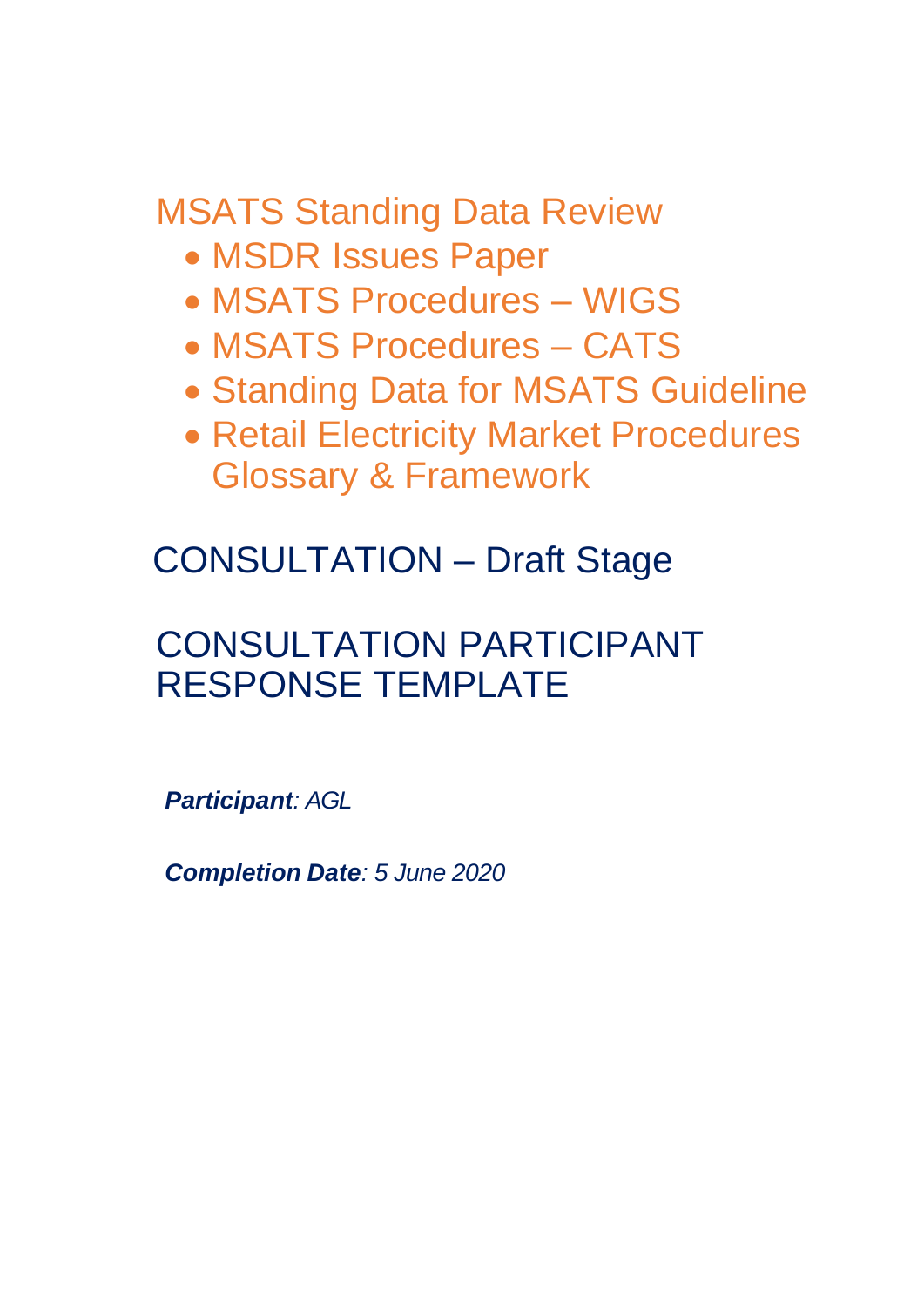# **Table of Contents**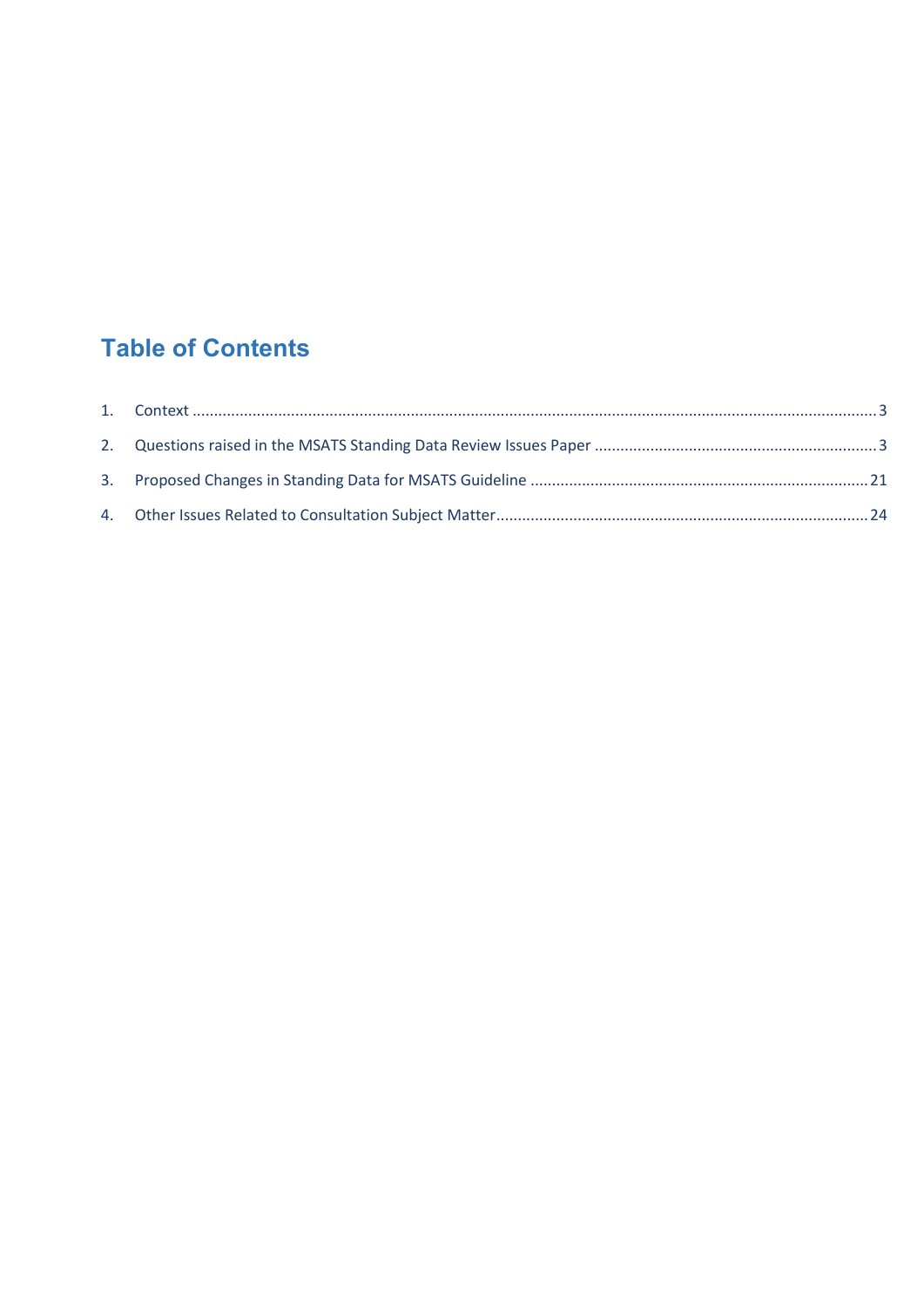## **1. Context**

This template is to assist stakeholders in giving feedback to the questions raised in the Draft Report about the proposed changes to the MSATS Standing Data.

## **2. Questions raised in the MSATS Standing Data Review Draft Report**

#### 2.1 Material Issues

<span id="page-2-1"></span><span id="page-2-0"></span>

| <b>Information</b><br><b>Category</b>                                       | <b>Question</b><br>No. | <b>Question</b>                                                                                                                                                                                                                                                                    | <b>Participant Comments</b>                                                                                                                                                                                                                                                                          |
|-----------------------------------------------------------------------------|------------------------|------------------------------------------------------------------------------------------------------------------------------------------------------------------------------------------------------------------------------------------------------------------------------------|------------------------------------------------------------------------------------------------------------------------------------------------------------------------------------------------------------------------------------------------------------------------------------------------------|
| Type 4a Metering<br>Installation (MRAM)<br>Reason                           | $\mathbf{1}$ .         | What are the key issues for AEMO to<br>consider in working with stakeholders to<br>explore with the AEMC the potential<br>benefits of enhanced access to exception<br>information?                                                                                                 | Please note AGL comment regarding the categorisation of the Exemption field.<br>If the submission of the exemption by the MC has an associated category, then type<br>4A exemptions for telecommunications can be made via the portal, in the same way<br>that other exemption requests can be made. |
| <b>Metering</b><br><b>Installation</b><br><b>Transformer</b><br>Information | 2.                     | In the cases where transformers have dual<br>secondary windings or more (500kV: 110V:<br>110V), how would participants prefer to see<br>those represented in the enumerated list<br>for VT Ratio, keeping in mind that a<br>transformer can have up to five secondary<br>windings? | As long as the information is consistently formatted so it can be understood<br>effectively by agents and processed by IT systems, AGL has no preference on the<br>nature of the format.                                                                                                             |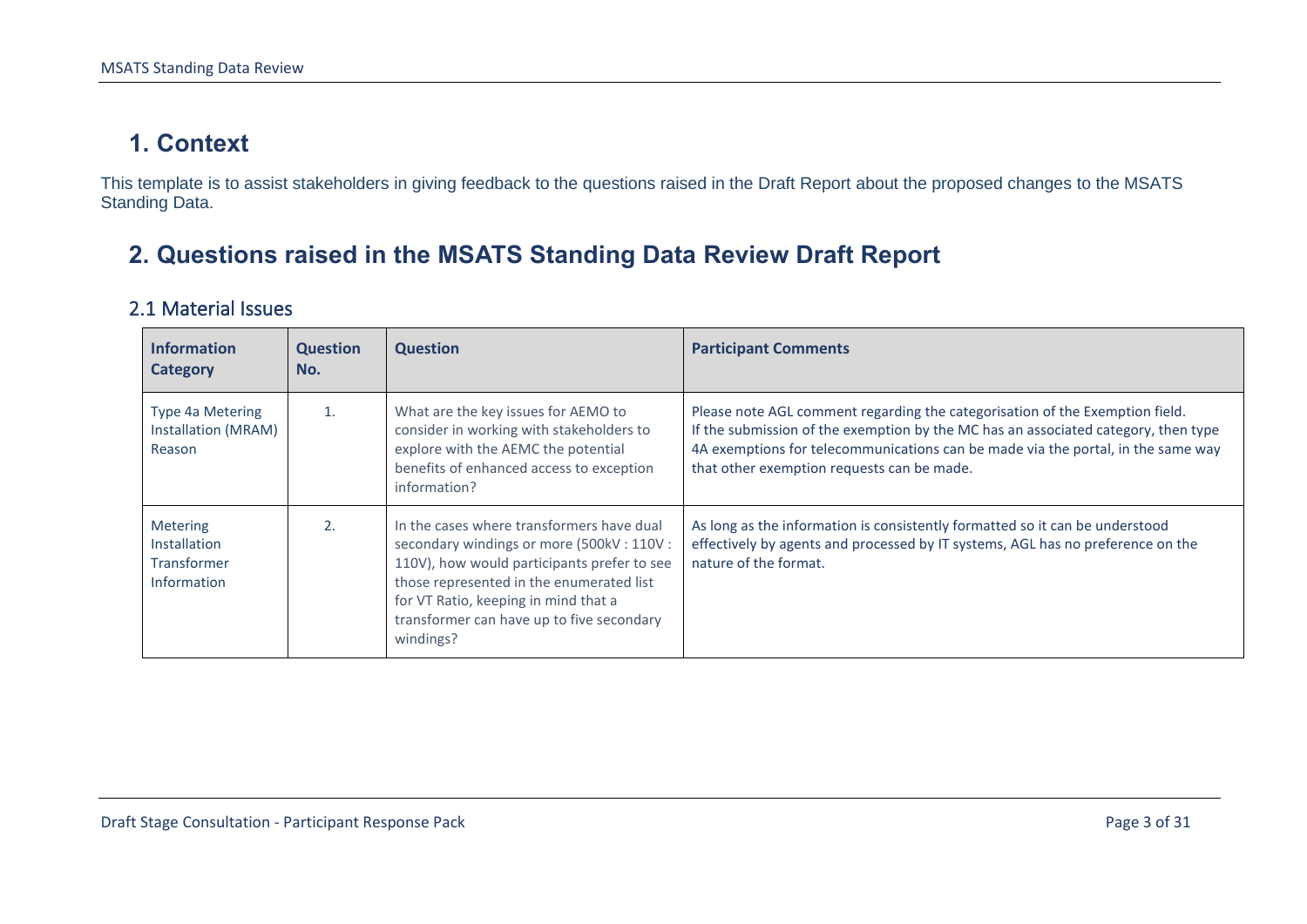| <b>Information</b><br><b>Category</b> | <b>Question</b><br>No. | <b>Question</b>                                                                                                          | <b>Participant Comments</b>                                                                                                                                                                                                                                                                                                                                                                                                                                                                                                                                                                             |
|---------------------------------------|------------------------|--------------------------------------------------------------------------------------------------------------------------|---------------------------------------------------------------------------------------------------------------------------------------------------------------------------------------------------------------------------------------------------------------------------------------------------------------------------------------------------------------------------------------------------------------------------------------------------------------------------------------------------------------------------------------------------------------------------------------------------------|
| <b>Shared Fuse Details</b>            | $\overline{3}$ .       | Through what mechanism can a MC or MP<br>communicate with an LNSP to instigate<br>shared isolation point status changes? | There are multiple mechanisms, which would depend on the volume of data, ranging<br>from an e-mail to a transactional mechanism to a CR to update MSATS.<br>AGL does not strongly support e-mail, as this mechanism of communication is less<br>secure and heavily reliant on manual processes, and often specific people. Rather AGL<br>would prefer a more transactional approach to this form of data sharing.<br>Equally, AGL does not think that a CR is the best solution. There was discussion about<br>recording which NMIs have a shared fuse. As such, it is likely that the DBs will need to |
|                                       |                        |                                                                                                                          | review that data sets prior to updating MSATS, especially if other information such as<br>the second NMI is identified and cross referenced.<br>For this reason, as an option, AGL suggests the MC could send a Misc Service Order<br>(with an agreed structure) to the network to evaluate and update MSATS as a way of<br>making the process transactional and ensuring transactional and business receipts are<br>managed, and can ensure that the activity is placed in the DB workflows.                                                                                                           |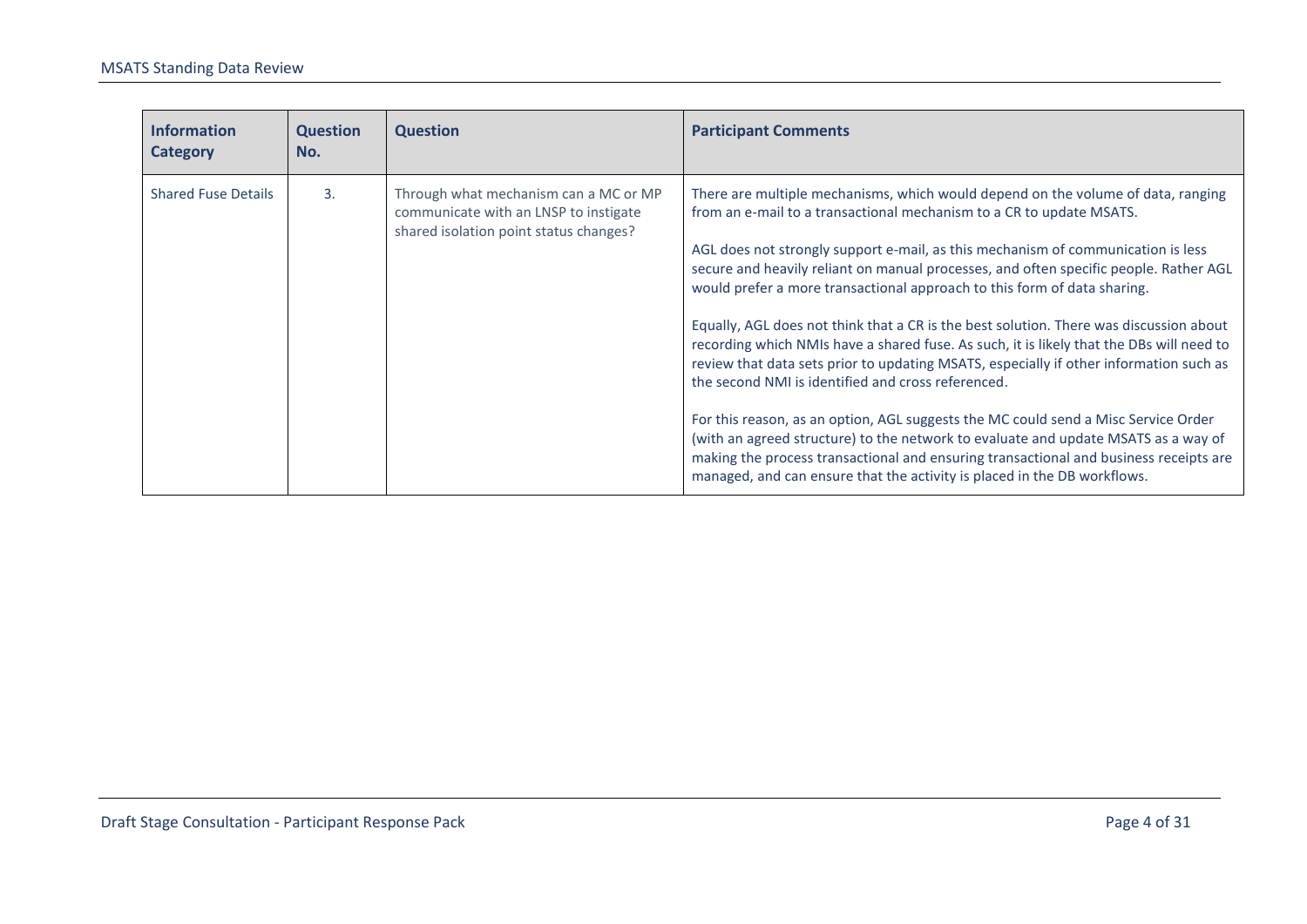| <b>GPS Coordinates</b> | 4. | Please explain the benefits for expanding<br>the GPS coordinates field to cover all NMIs<br>given this would be a significant cost? For<br>example, some multi-floor buildings would<br>have the same GPS coordinates so you may<br>also need to have elevation for which floor<br>(assuming metering on each unit)?                                                                                 | First, in terms of broad data capture - the meter databases will need to be modified<br>to capture GPS coordinates for all meters, and managing validations on rural/urban<br>meters may also cause issues (assuming urban also encapsulates small towns etc as<br>opposed to major cities). |
|------------------------|----|------------------------------------------------------------------------------------------------------------------------------------------------------------------------------------------------------------------------------------------------------------------------------------------------------------------------------------------------------------------------------------------------------|----------------------------------------------------------------------------------------------------------------------------------------------------------------------------------------------------------------------------------------------------------------------------------------------|
|                        |    |                                                                                                                                                                                                                                                                                                                                                                                                      | If there is too much flexibility in the proposed definitions then AGL could see various<br>mismatches, eg one DB records a supply meter 50 m from the town edge, but another<br>wont record a meter within 1 km.                                                                             |
|                        |    |                                                                                                                                                                                                                                                                                                                                                                                                      | As urbanisation grows, a meter which was captured when it was rural, may be ignored<br>on exchange, because the town boundary has shifted. As such, AGL would strongly<br>urge that once GPS coordinates are captured, they must be maintained, regardless of<br>urban / rural definitions.  |
|                        |    |                                                                                                                                                                                                                                                                                                                                                                                                      | AGL would also suggest that there is great value in capturing GPS coordinates of UMS<br>connections, traffic lights, street-light connections etc where there is no associated<br>address. AGL does not believe that this aspect was considered during the initial<br>consultation.          |
|                        |    |                                                                                                                                                                                                                                                                                                                                                                                                      | GPS coordinates in multilevel buildings (together with other NMI locational data (eg<br>floor)) will assist in locating meters.                                                                                                                                                              |
|                        |    | Lastly, the cost of implementing this change has been argued to be the database<br>structures and issuing GPS equipment to field staff. Once those changes are<br>implemented, then then capturing urban meter locations is more incremental and the<br>process more automated / BAU. Further, there would be no need to then consider<br>whether data must be captured, as all areas would qualify. |                                                                                                                                                                                                                                                                                              |
|                        |    |                                                                                                                                                                                                                                                                                                                                                                                                      | AGL would consider that the data collection obligation could be the first 12 months in<br>rural areas, and 24 months for urban areas would be reasonable (effectively allowing<br>parties year 2 for the urban data capture, thus minimising capital equipment costs).                       |
|                        |    |                                                                                                                                                                                                                                                                                                                                                                                                      | AGL understands that there may also be some consideration of the costs of capturing<br>type 4 meters previously installed. AGL would suggest that while those                                                                                                                                |
|                        |    |                                                                                                                                                                                                                                                                                                                                                                                                      | If all location are captured, then the definition of urban / rural is moot.                                                                                                                                                                                                                  |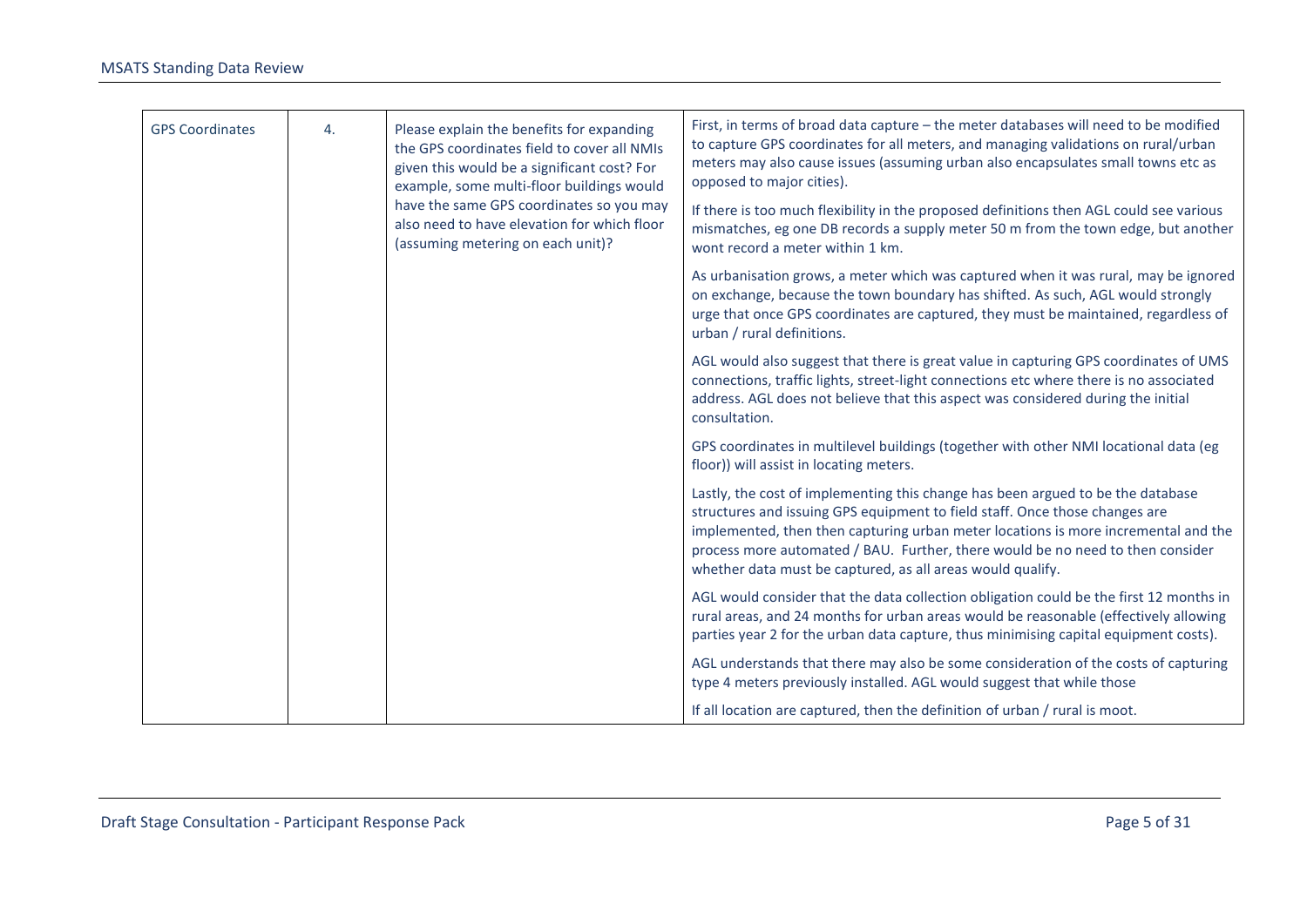| <b>Information</b><br><b>Category</b>          | <b>Question</b><br>No. | <b>Question</b>                                                                                                                                                                                                                                                                                                                                                                                                                                                                                                                          | <b>Participant Comments</b>                                                                                                                                                                                                                                                                                                                                                                                                                                                                                                                                                                                                                                                                                                                                           |
|------------------------------------------------|------------------------|------------------------------------------------------------------------------------------------------------------------------------------------------------------------------------------------------------------------------------------------------------------------------------------------------------------------------------------------------------------------------------------------------------------------------------------------------------------------------------------------------------------------------------------|-----------------------------------------------------------------------------------------------------------------------------------------------------------------------------------------------------------------------------------------------------------------------------------------------------------------------------------------------------------------------------------------------------------------------------------------------------------------------------------------------------------------------------------------------------------------------------------------------------------------------------------------------------------------------------------------------------------------------------------------------------------------------|
|                                                | 5.                     | AEMO has applied the definition of rural<br>using the 'Designated regional area<br>postcodes' to gain consistency in approach,<br>however feedback indicates a mixed<br>response to this option. Is there an<br>alternate NEM wide definition that can be<br>applied across the NEM? AEMO notes, for<br>example, in Queensland NMIs are required<br>to be classified as urban, short rural and<br>long rural for Guaranteed Service Levels. Is<br>there something similar to this in other<br>jurisdictions and can it be applied there? | AGL has no particular position on what is designated Rural or Urban, as long as it is<br>consistently approached, noting that whatever definition is used will most likely have<br>some default areas which are urban in a rural postcode or rural in an urban post code<br>(eg small townships or estates).<br>AGL would suggest that where there is variation, that the obligation errs on the side<br>of capturing the data.<br>See comments in Q 4 regarding consistent approach to boundaries and maintenance<br>of GPS coordinates once captured.                                                                                                                                                                                                               |
|                                                | 6.                     | Do you agree with AEMO proposal? If yes,<br>why? If no, why not? Please provide<br>reasons.                                                                                                                                                                                                                                                                                                                                                                                                                                              | AGL notes the comment, but would seek clarity on what constitutes rural and urban;<br>Further, AGL sees the GPS coordinates assisting with locating meters and connections<br>not directly on a property - eg traffic lights, UMS connections, rural pumps etc.<br>As such, AGL thinks that greater benefit will accrue by not separating the requirement<br>for urban and rural.<br>In saying that, AGL suggests that data capture could be prioritised over a period, such<br>as 12 months for rural and 24 months for urban.<br>AGL would also suggest, that as some DBs and MCs may already have GPS coordinates<br>(eg Vic DBs) for urban meter locations, that these be required to be populated so that<br>the largest population of information is developed. |
| <b>Network Additional</b><br>Information field | 7.                     | What uses do participants (retailers,<br>networks and metering parties) have for the<br><b>Network Additional Information field?</b>                                                                                                                                                                                                                                                                                                                                                                                                     | Given the upcoming change sin DER and other network activities, AGL suggest that<br>this field may be useful for additional information relating to Network activities.                                                                                                                                                                                                                                                                                                                                                                                                                                                                                                                                                                                               |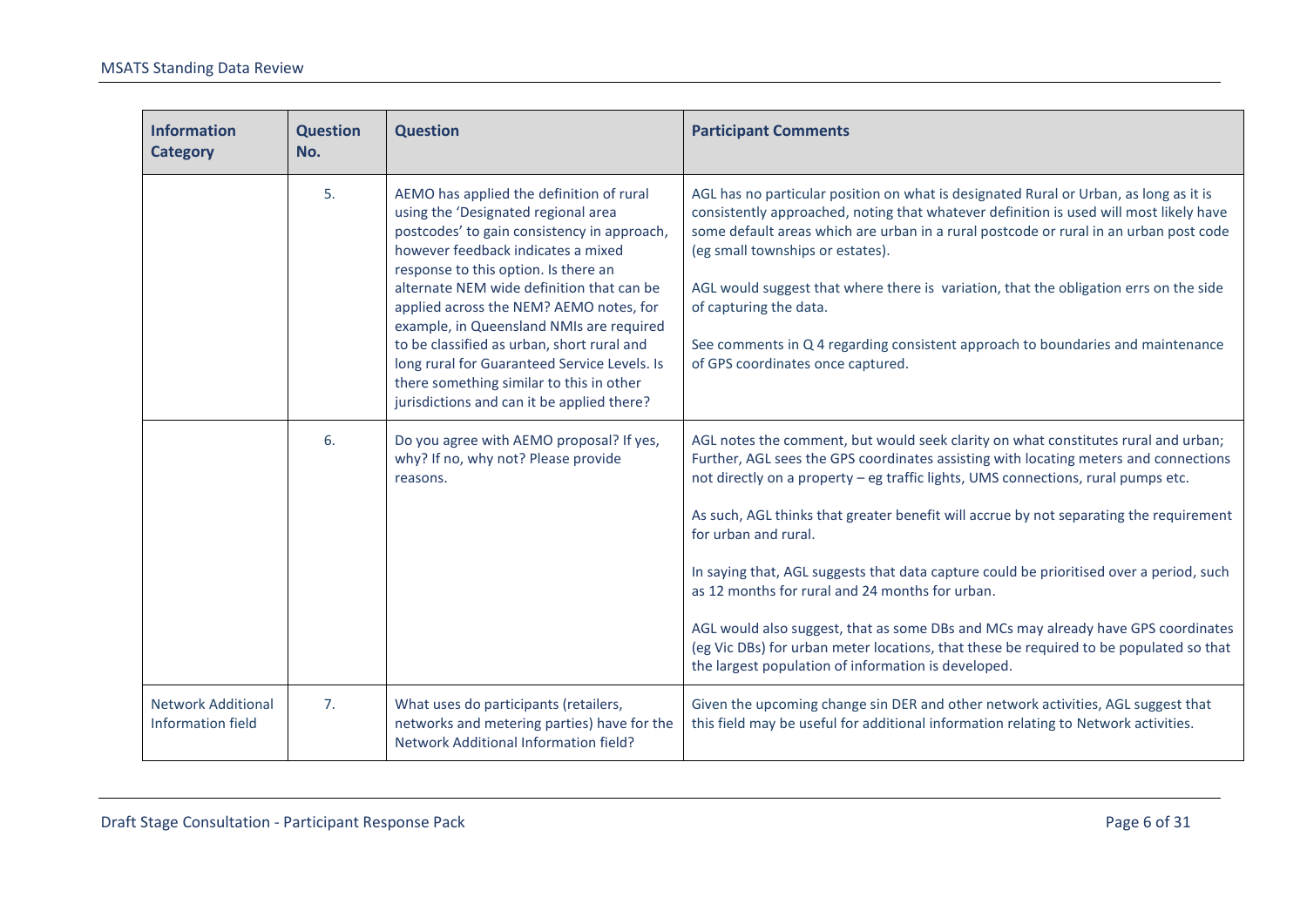| <b>Information</b><br><b>Category</b> | <b>Question</b><br>No. | <b>Question</b>                                                                                                                                                               | <b>Participant Comments</b>                                                                                       |
|---------------------------------------|------------------------|-------------------------------------------------------------------------------------------------------------------------------------------------------------------------------|-------------------------------------------------------------------------------------------------------------------|
|                                       | 8.                     | Are there other fields that may be suitable<br>to apply this information? For example,<br>Meter Location field with an increased<br>character length available for the field. | Meter location field should be extended as this will assist with the removal of<br>information from other fields. |
|                                       | 9.                     | Do you agree with retaining the Network<br>Additional Information field?                                                                                                      | Yes                                                                                                               |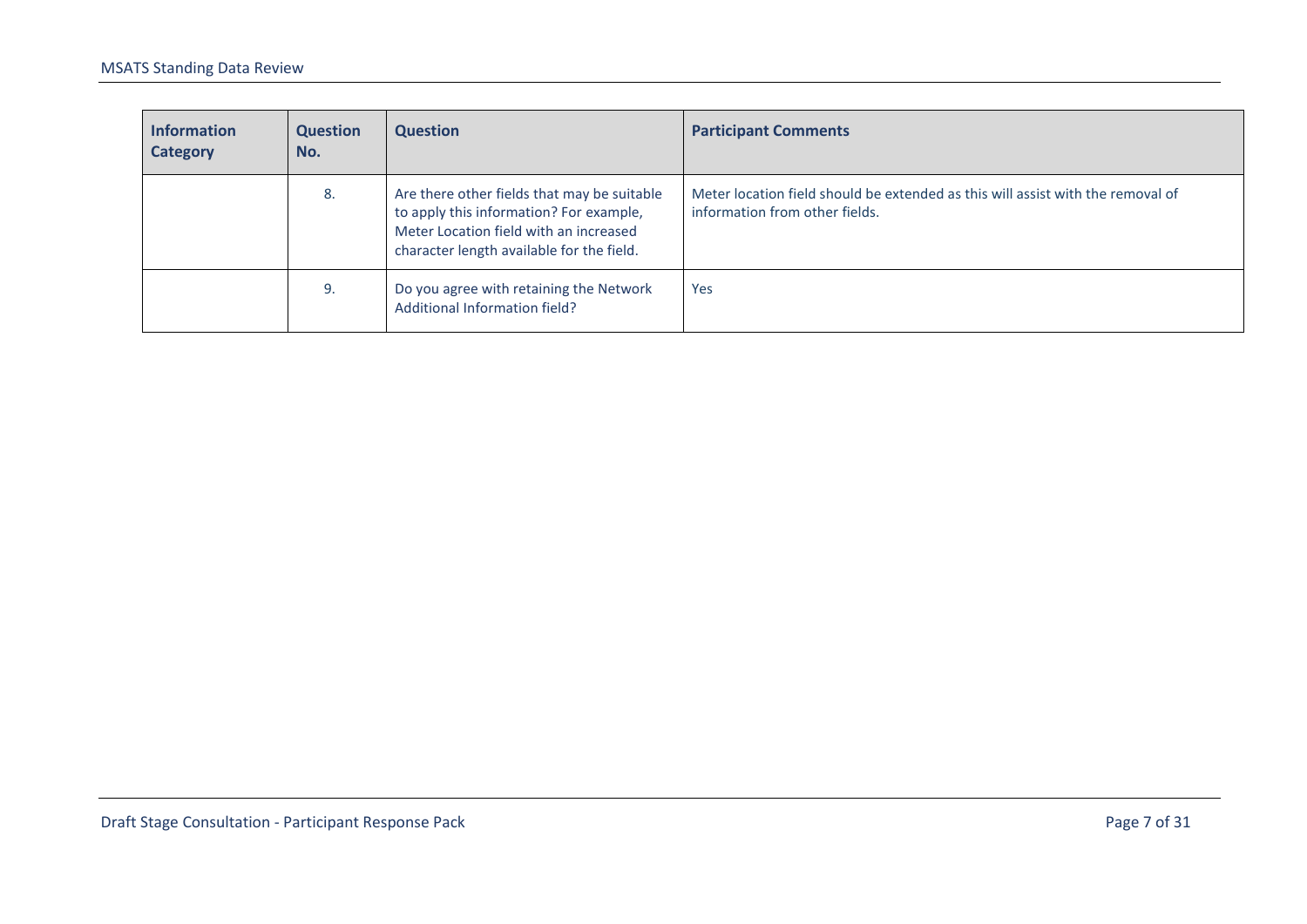#### 2.2 Data Transition

| <b>Information</b><br><b>Category</b>               | <b>Question</b><br>No. | <b>Question</b>                                                                                       | <b>Participant Comments</b>                                                                                                                                                                                                                                                                                               |
|-----------------------------------------------------|------------------------|-------------------------------------------------------------------------------------------------------|---------------------------------------------------------------------------------------------------------------------------------------------------------------------------------------------------------------------------------------------------------------------------------------------------------------------------|
| <b>Scenarios</b>                                    | 10.                    | For Removed fields, would you prefer Option<br>1 (retain history) or Option 2 (remove<br>history)?    | In general, AGL would suggest that Option 1 (retaining the fields for historical data)<br>be the initial data transition point. AGL would suggest that in an agreed period (eg 5<br>years) those fields could then be removed.                                                                                            |
|                                                     |                        |                                                                                                       | If the fields are to be removed, then AGL would suggest that the information be<br>retained in some way which could be retrieved relatively easily.                                                                                                                                                                       |
| Scenario 2: Add a<br>new field (Proposed<br>Fields) | 11.                    | For Added fields, would you prefer Option<br>1, 2a, 2b, 2c, 3, 4 or 5?                                | AGL notes that there are various options for updating these fields, but the preferred<br>choice will also be dependent on the mechanisms used to update participants.<br>AGL suggests that a working group (eg SWG/ITDF) be utilised to develop the most<br>efficient data update mechanism for participants.<br>See Q20. |
|                                                     | 12.                    | If you choose Option 2a, please choose<br>between i(a) or i(b) and provide answers for<br>ii.         | See Q11                                                                                                                                                                                                                                                                                                                   |
|                                                     | 13.                    | If you choose Option 2b, please choose<br>between i(a) or i(b) and provide answers for<br>ii and iii. | See Q11                                                                                                                                                                                                                                                                                                                   |
|                                                     | 14.                    | If you choose Option 2c, please choose<br>between for i(a) or i(b).                                   | See Q11                                                                                                                                                                                                                                                                                                                   |
|                                                     | 15.                    | Do you have any further comment<br>regarding the above?                                               | See Q11                                                                                                                                                                                                                                                                                                                   |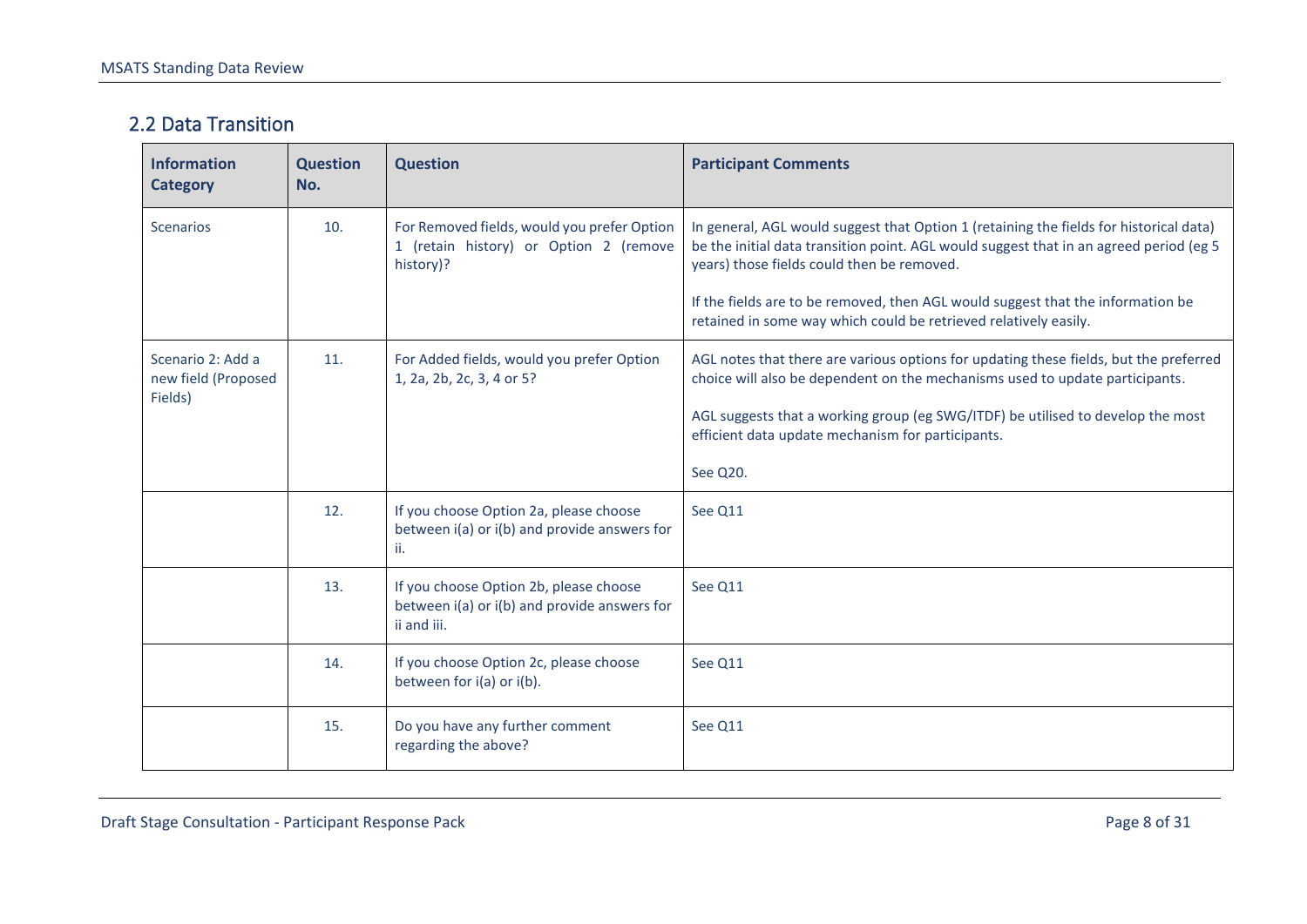| <b>Information</b><br><b>Category</b>                | <b>Question</b><br>No. | <b>Question</b>                                                                                       | <b>Participant Comments</b>                                                                                                                                                                                                                                                                                            |
|------------------------------------------------------|------------------------|-------------------------------------------------------------------------------------------------------|------------------------------------------------------------------------------------------------------------------------------------------------------------------------------------------------------------------------------------------------------------------------------------------------------------------------|
| Scenario 3: Amend<br>an existing field (To<br>Amend) | 16.                    | For Amended fields, would you prefer<br>Option 1, 2a, 2b, 3, 4 or 5?                                  | For fields where data is to be amended, the current records should be copied and<br>made available (like the deleted information) and then emptied.<br>The updating process could then follow the same process used for new fields, thus<br>maintaining a consistent process which could be used for all data updates. |
|                                                      |                        |                                                                                                       |                                                                                                                                                                                                                                                                                                                        |
|                                                      | 17.                    | If you choose Option 2a, please choose<br>between i(a) or i(b) and provide answers for<br>ii.         | See Q 16                                                                                                                                                                                                                                                                                                               |
|                                                      | 18.                    | If you choose Option 2b, please choose<br>between i(a) or i(b) and provide answers for<br>ii and iii. | See Q 16                                                                                                                                                                                                                                                                                                               |
|                                                      | 19.                    | Please provide any further details required                                                           | See Q 16                                                                                                                                                                                                                                                                                                               |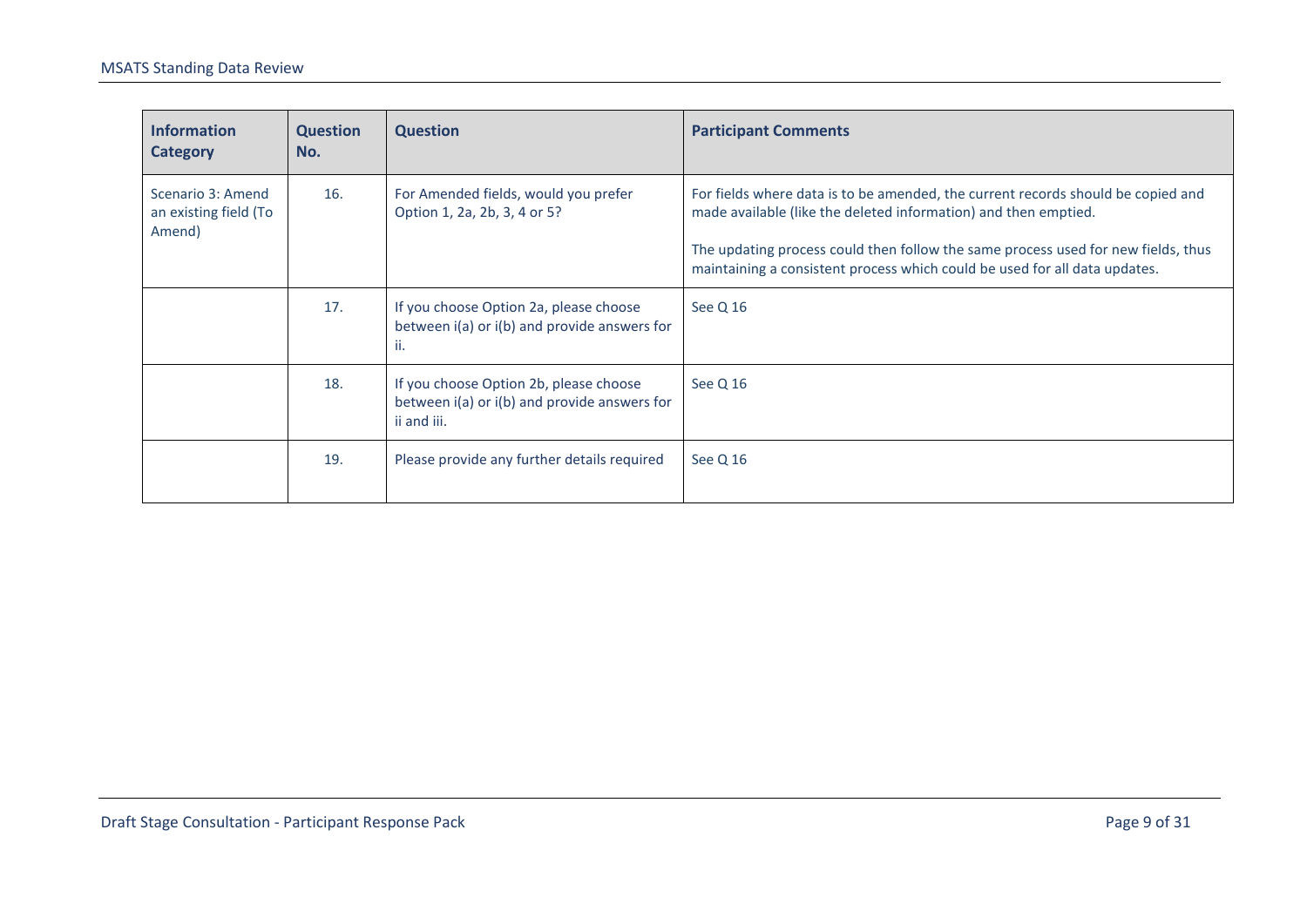| Outbound<br><b>Notification Options</b> | 20. | For Outbound Notifications, would you<br>prefer Option 1, 1a, 2, or 3? | AGL notes the provided options and considers that resolving this matter quickly is<br>perhaps a key aspect to the proposed changes for both this NMI Standing Data<br>consultation and the proposed changes for 5ms / Global.                                                                                                                                                                                    |
|-----------------------------------------|-----|------------------------------------------------------------------------|------------------------------------------------------------------------------------------------------------------------------------------------------------------------------------------------------------------------------------------------------------------------------------------------------------------------------------------------------------------------------------------------------------------|
|                                         |     |                                                                        | AGL expects that there will be more data changes than have currently identified for<br>NMI standing Data and 5ms / Global and that development of the data updating<br>mechanisms need to be developed.                                                                                                                                                                                                          |
|                                         |     |                                                                        | As such, AGL strongly suggests that AEMO and industry work together via the<br>SWG/ITDF etc to develop the data roadmap for the NEM retail market as a high<br>priority and put in place mechanisms to ensure data integrity at all stages of the<br>process. To this end AGL suggests that such an initial meeting be organised as soon<br>as possible to establish the most efficient mechanisms for industry. |
|                                         |     |                                                                        | AGL believes that the outcomes of these decisions impacts the 5ms/global<br>settlements project as much as the NMI Standing Data project, and in particular,<br>some timeframes associated with Standing data changes for the 5ms/global project<br>could be reviewed and updated once the decision on data management is made.                                                                                  |
|                                         |     |                                                                        | Noting that many participant processes (especially those relating to customers) are<br>triggered by CRs, AGL suggests that this form of data interchange cannot cease as<br>yet.                                                                                                                                                                                                                                 |
|                                         |     |                                                                        | However, as part of the proposed MSATS data Changes, and the implementation of<br>5ms/Global, there are expected to be a substantial number of bulk data updates<br>ongoing for some years, such as meter reconfigurations from 30m to 5m.                                                                                                                                                                       |
|                                         |     |                                                                        | For this reason, AGL considers that data updates would need to be a mix of bulk<br>updates, which are probably best handled via a Data Interchange or Infoserver<br>mechanism with CRs handling low volume and customer updates.                                                                                                                                                                                 |
|                                         |     |                                                                        | AGL is unclear about further detail associated with the Data Interchange proposal,<br>such as the provision of a data model and data scripts, however, AGL is assuming<br>these would be provided for efficiency purposes.                                                                                                                                                                                       |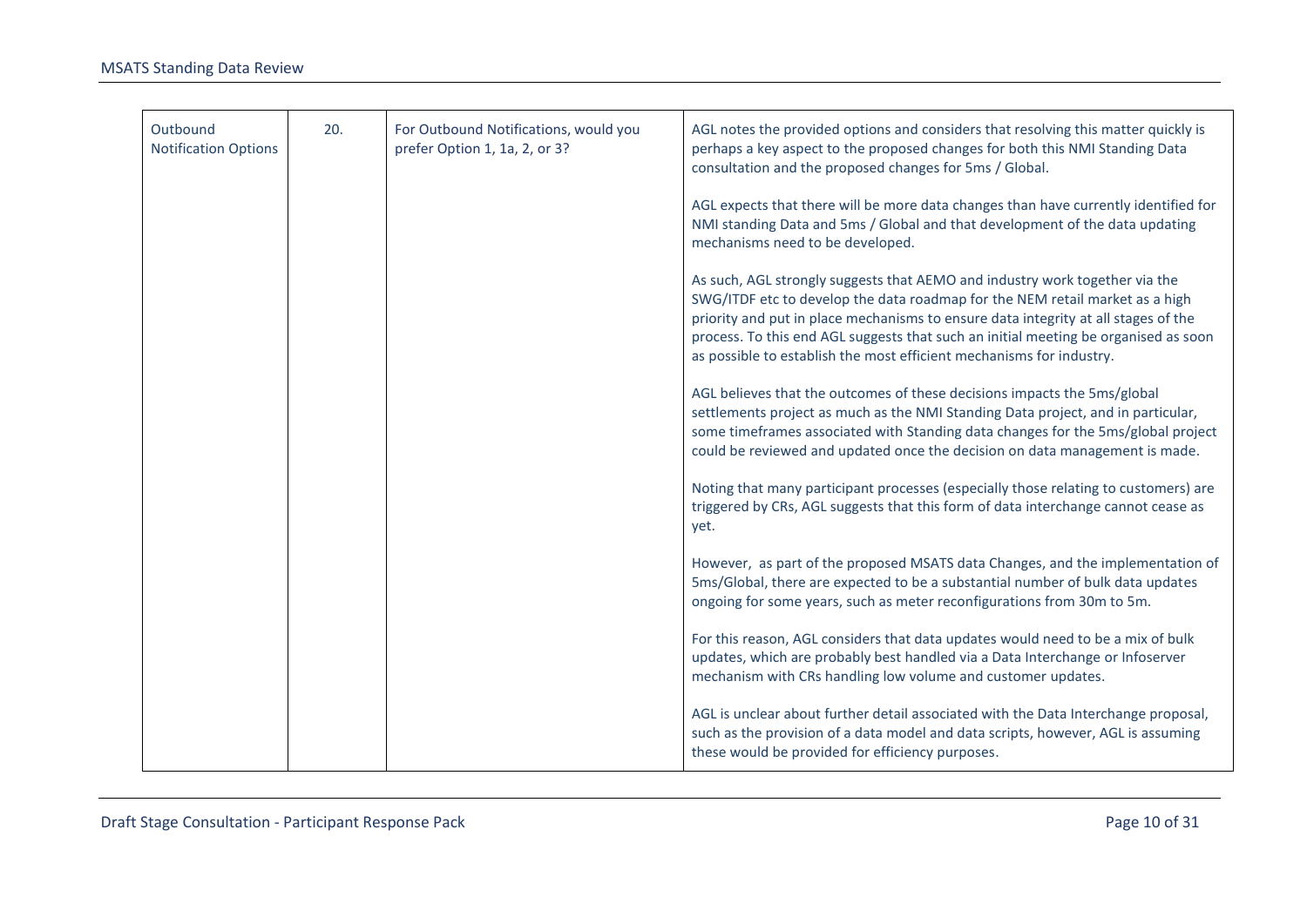| <b>Information</b><br><b>Category</b> | <b>Question</b><br>No. | <b>Question</b>                                                                                          | <b>Participant Comments</b>                                                                                                                                                                                                                                                                                                                                                                                                                                                                                                                                                      |
|---------------------------------------|------------------------|----------------------------------------------------------------------------------------------------------|----------------------------------------------------------------------------------------------------------------------------------------------------------------------------------------------------------------------------------------------------------------------------------------------------------------------------------------------------------------------------------------------------------------------------------------------------------------------------------------------------------------------------------------------------------------------------------|
|                                       |                        |                                                                                                          | As such, AGL would suggest that many of these updates (eg GPS coordinates) etc be<br>managed as bulk updates scheduled to be run on weekends, and the information<br>provided through the Data Interchange style process on the weekends. For example,<br>data is uploaded by participants to AEMO Friday, Saturday AEMP processes data<br>and downloads it to participants, which leaves Sundays for Participants to process<br>the data within their internal systems.<br>This would leave the existing MarketNet bandwidth to manage the BAU CR<br>processes during the week. |
|                                       | 21.                    | Do you have an alternate method of<br>receiving Outbound Notifications? If so,<br>please provide details | AGL is aware that some consideration has been given to a central Standing Data<br>Repository, which AGL supports, and which would remove the notification issue.                                                                                                                                                                                                                                                                                                                                                                                                                 |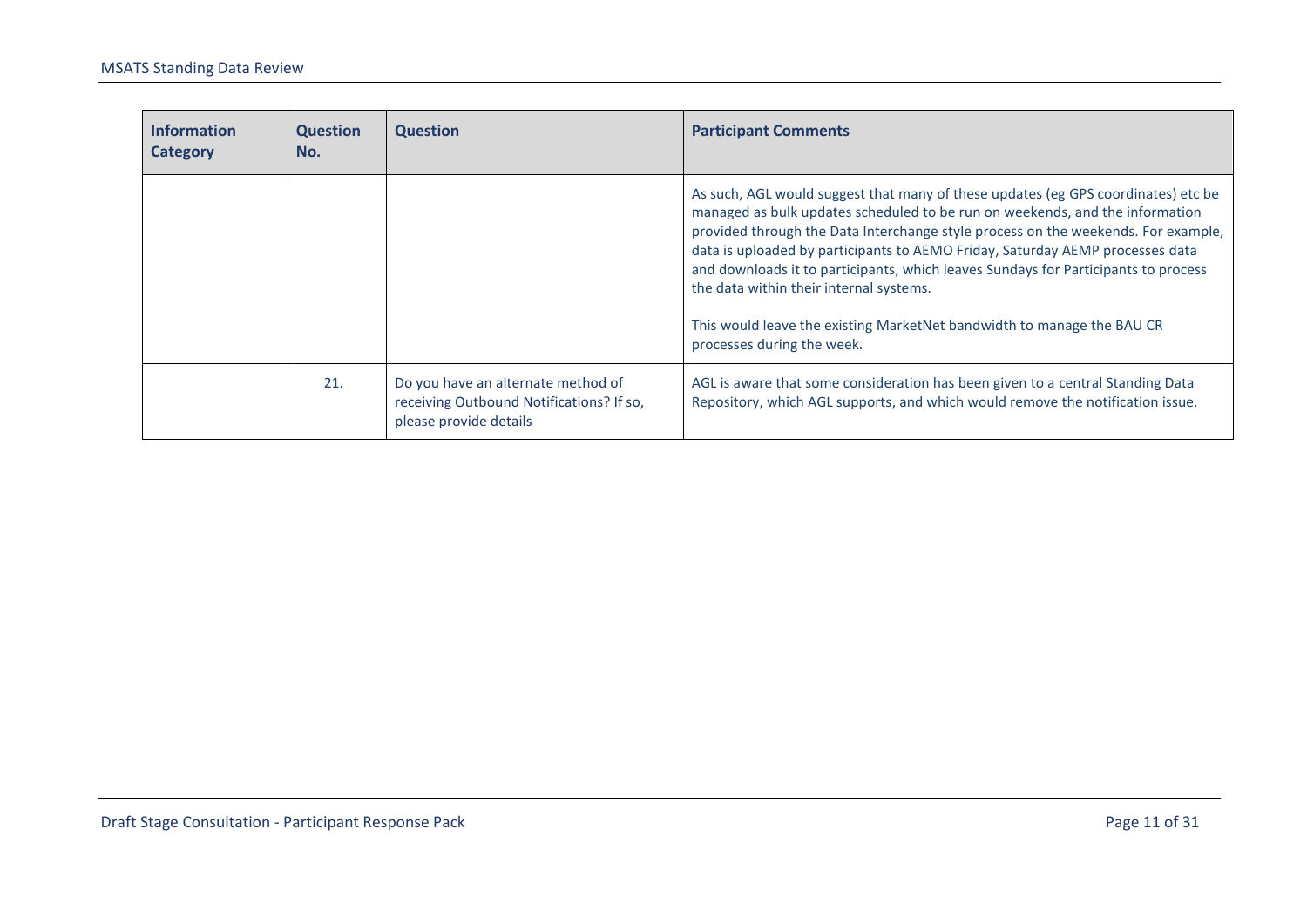#### 2.3 Other Matters

| <b>Information</b><br>Category | <b>Question</b><br>No. | <b>Question</b>                            | <b>Participant Comments</b>                                                                                                                                                                                                                                                                                                                                                                                                                                                                                                                                                                                                                                                                                                                       |
|--------------------------------|------------------------|--------------------------------------------|---------------------------------------------------------------------------------------------------------------------------------------------------------------------------------------------------------------------------------------------------------------------------------------------------------------------------------------------------------------------------------------------------------------------------------------------------------------------------------------------------------------------------------------------------------------------------------------------------------------------------------------------------------------------------------------------------------------------------------------------------|
| <b>Consumer Data</b><br>Right  | 22.                    | Do you agree with the proposed new fields? | AGL does not support the addition of new fields until the ACCC has finalised its own<br>processes and resolved the customer consent and authorisation processes for energy.<br>AEMO should be making 'no regrets' changes to MSATS with respect to CDR needs.<br>This change is not a 'no regrets' proposal as the final designation instrument and<br>ACCC Rules may result in a consumer consent and authentication model that does not<br>require such changes. This may result in industry and AEMO incurring costs for<br>building system changes that do not support the end CDR framework for energy that<br>would need to be unwound/redefined. This therefore is not in the interests of the<br>consumer who may wear unnecessary costs. |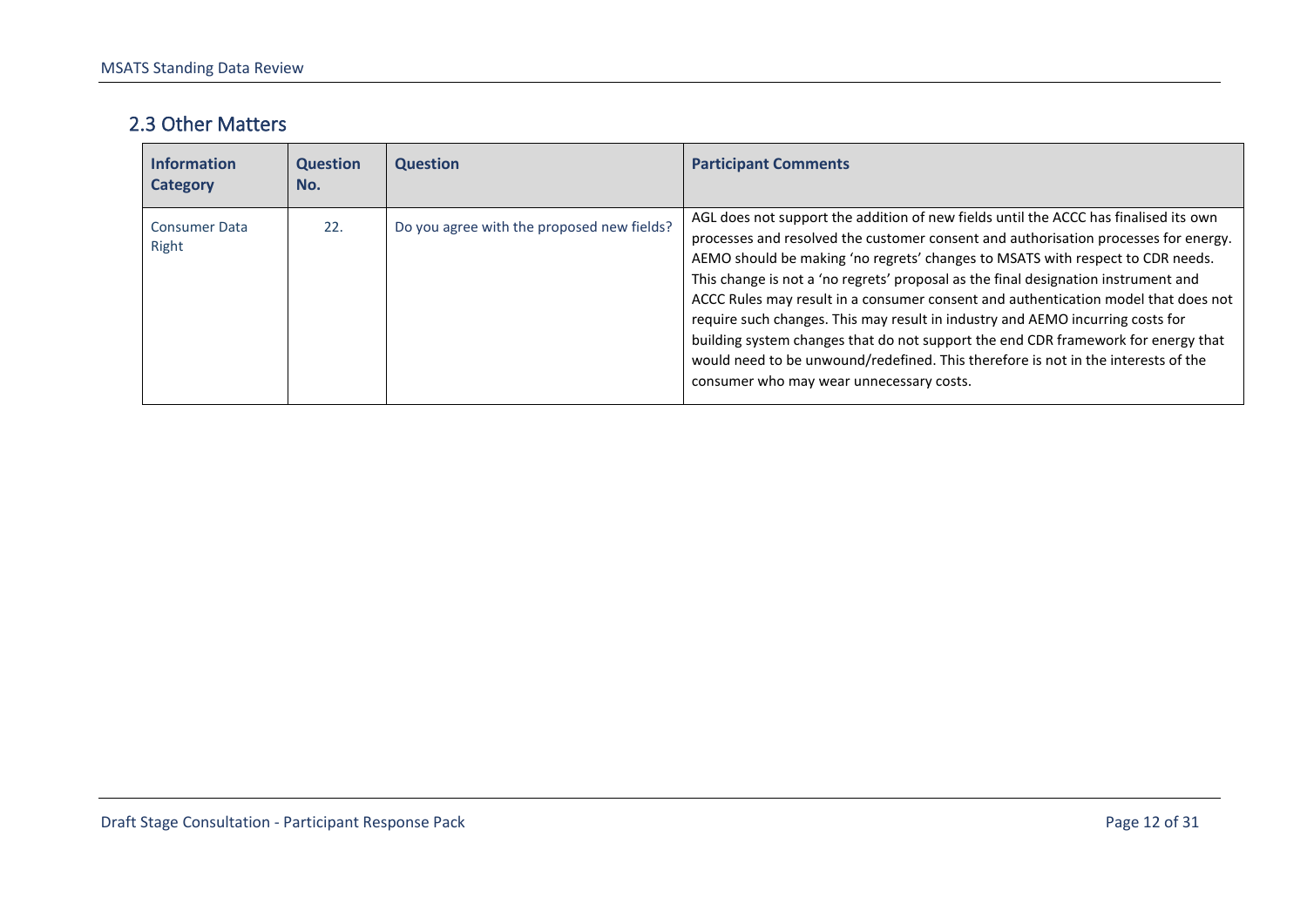| <b>Information</b><br><b>Category</b> | <b>Question</b><br>No. | <b>Question</b>                                                                                                                                           | <b>Participant Comments</b>                                                                                                                                                                                                                                                                                                                                                                                                                                                                                                                                                                                                                                                              |
|---------------------------------------|------------------------|-----------------------------------------------------------------------------------------------------------------------------------------------------------|------------------------------------------------------------------------------------------------------------------------------------------------------------------------------------------------------------------------------------------------------------------------------------------------------------------------------------------------------------------------------------------------------------------------------------------------------------------------------------------------------------------------------------------------------------------------------------------------------------------------------------------------------------------------------------------|
|                                       | 23.                    | What types of scenarios $-$ including specific                                                                                                            | What constitutes churn is an important question in the CDR context.                                                                                                                                                                                                                                                                                                                                                                                                                                                                                                                                                                                                                      |
|                                       |                        | examples - could be envisaged which would<br>raise complexities whose resolution would<br>be required in order to achieve the data<br>sharing objectives? | Treasury is currently consulting on the draft designation instrument for energy where<br>the term 'associate' has been used to extend CDR to those that are not the primary<br>account holder of the electricity arrangement. It is therefore important that changes<br>to MSATS is done on the need as defined by final CDR Rules set by the ACCC, for<br>example - what would constitute churn from a CDR perspective (e.g. if someone is an<br>associate and/or authorised on the account and changes retailers on behalf of the<br>household). These matters are yet to be consulted on by the ACCC and we caution<br>against seeking amendments until further clarity is available. |
|                                       |                        |                                                                                                                                                           | AGL notes that customers can also technically change retailers and then return to<br>their previous retailer (for example, this may occur due to a customer change of mind<br>during a cooling-off period). As such, the change flag/date would have to be unwound<br>(and would need to be appropriately time-stamped).                                                                                                                                                                                                                                                                                                                                                                 |
|                                       |                        |                                                                                                                                                           | However, what this looks like will again depend on the ACCC position on matters such<br>as corrections of CDR data which will occur under the CDR Rules. We note that these<br>changes to the previous retailer can be processed up to 12 or more months, as a<br>result of an incorrect customer churn.                                                                                                                                                                                                                                                                                                                                                                                 |
|                                       |                        |                                                                                                                                                           | The AEMO faster transfers process (which has been delayed) will also need to be<br>considered.                                                                                                                                                                                                                                                                                                                                                                                                                                                                                                                                                                                           |
|                                       |                        |                                                                                                                                                           | As AEMO is responsible for managing the MSATS systems and Standing Data<br>repositories. In the interests of managing customer churn information efficiently, AGL<br>would expect that AEMO would manage the changes, updates and reversals of any<br>change associated with a FRMP change in the standing data, and a FRMP would not<br>be required to provide an update to AEMO for those situations, as those changes are<br>a direct outcome of an MSATS records.                                                                                                                                                                                                                    |
|                                       |                        |                                                                                                                                                           | AGL would only expect to provide data where there was a customer churn, but not a<br>FRMP churn, and where that account holder churn matches the ACCC requirements.                                                                                                                                                                                                                                                                                                                                                                                                                                                                                                                      |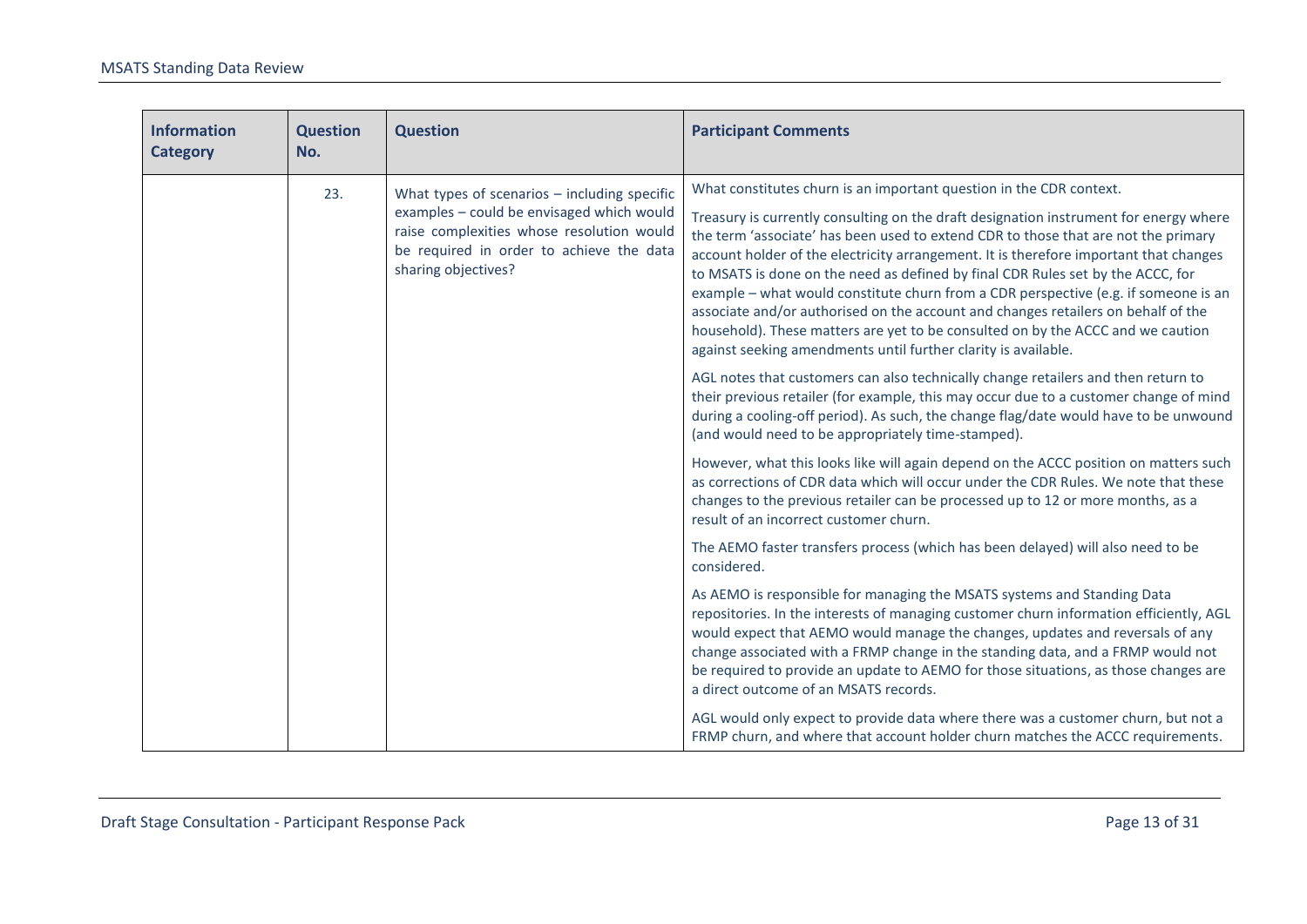| <b>Information</b><br><b>Category</b> | <b>Question</b><br>No. | <b>Question</b>                                                                                                                             | <b>Participant Comments</b>                                                                                                                                                                                                                                                                                                                                                                                                                                                                                                                                                                                                                                                                                                                                                                                                            |
|---------------------------------------|------------------------|---------------------------------------------------------------------------------------------------------------------------------------------|----------------------------------------------------------------------------------------------------------------------------------------------------------------------------------------------------------------------------------------------------------------------------------------------------------------------------------------------------------------------------------------------------------------------------------------------------------------------------------------------------------------------------------------------------------------------------------------------------------------------------------------------------------------------------------------------------------------------------------------------------------------------------------------------------------------------------------------|
|                                       | 24.                    | What sorts of consequences $-$ including<br>potential unintended consequences - may<br>need to be considered in respect of these<br>fields? | The CDR data and consents model is built on a foundation of strong consumer<br>protections. We have concerns that these flags may be used to support a model of<br>lesser consumer consent (e.g. the AEMO resident model) which we believe may<br>undermine the CDR process.<br>For example, it may encourage third party providers to only display/promote data<br>access that is under this lesser 'resident' model, and therefore consumers may forgo<br>other data (e.g. billing data) that may provide a more accurate assessment of what<br>the retailer may gain / lose by changing retailers and/or products. As this ties in with<br>customer provided data, such as concessional information, discounts, eligibility etc,<br>this is important information that may result in consumer detriment if not properly<br>managed. |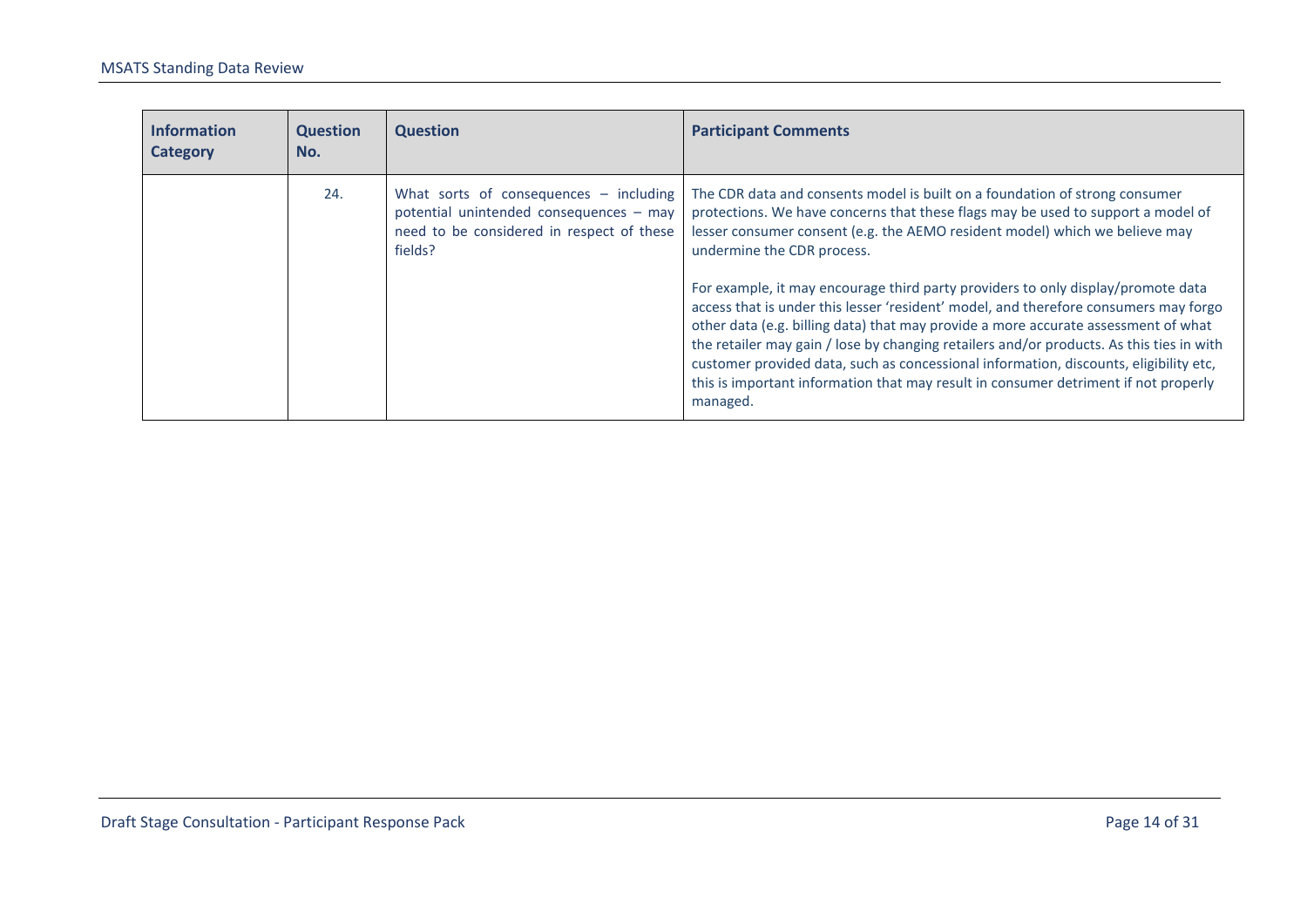| <b>Information</b><br><b>Category</b> | <b>Question</b><br>No.                                                           | <b>Question</b>                                                   | <b>Participant Comments</b>                                                                                                                                                                                                                                                                                                                                                                                                                                                                                                 |
|---------------------------------------|----------------------------------------------------------------------------------|-------------------------------------------------------------------|-----------------------------------------------------------------------------------------------------------------------------------------------------------------------------------------------------------------------------------------------------------------------------------------------------------------------------------------------------------------------------------------------------------------------------------------------------------------------------------------------------------------------------|
|                                       | 25.<br>Do you agree with the timeframe for<br>updating the data in these fields? |                                                                   | AGL does not support the proposed timeframe (0 days) being proposed by AEMO. We<br>do not believe that a same-day approach is appropriate for retailers to deliver.<br>AEMO has not provided any clarity as to the need for an urgent update on the day a<br>retailer receives the advice. Such an obligation will create significant resource burdens<br>on our staff and is not practical. We also note that such an approach will likely lead to<br>further updates where information needs to be corrected or reverted. |
|                                       |                                                                                  |                                                                   | A change of account holder has a number of validations which must be considered.<br>For example, concession eligibility can result in retailer advice to customers that a<br>name change may not be advisable as the current account-holder may be a<br>concession card holder, and the proposed new account-holder does not have a<br>concession card.                                                                                                                                                                     |
|                                       |                                                                                  |                                                                   | AGL also again reiterates that it should only be responsible for customer changes<br>which do not include FRMP changes, and that AEMO should be responsible for<br>managing FRMP changes as the system managing that FRMP change is the same<br>system that the FRMP change would need to be recorded in.                                                                                                                                                                                                                   |
|                                       |                                                                                  |                                                                   | AGL would propose that the information be updated in 5 business days (consistent<br>with other MSATS NMI Standing Data changes, such as meter exchange) once the<br>account holder has changed (noting the definition of account holder should match the<br>CDR definition in these circumstances). We believe this matter needs to be<br>considered in the context of the final CDR Rules to ensure consistency.                                                                                                           |
|                                       | 26.                                                                              | Are there other suggestions to help meet the<br>ACCC's objective? | No comment.                                                                                                                                                                                                                                                                                                                                                                                                                                                                                                                 |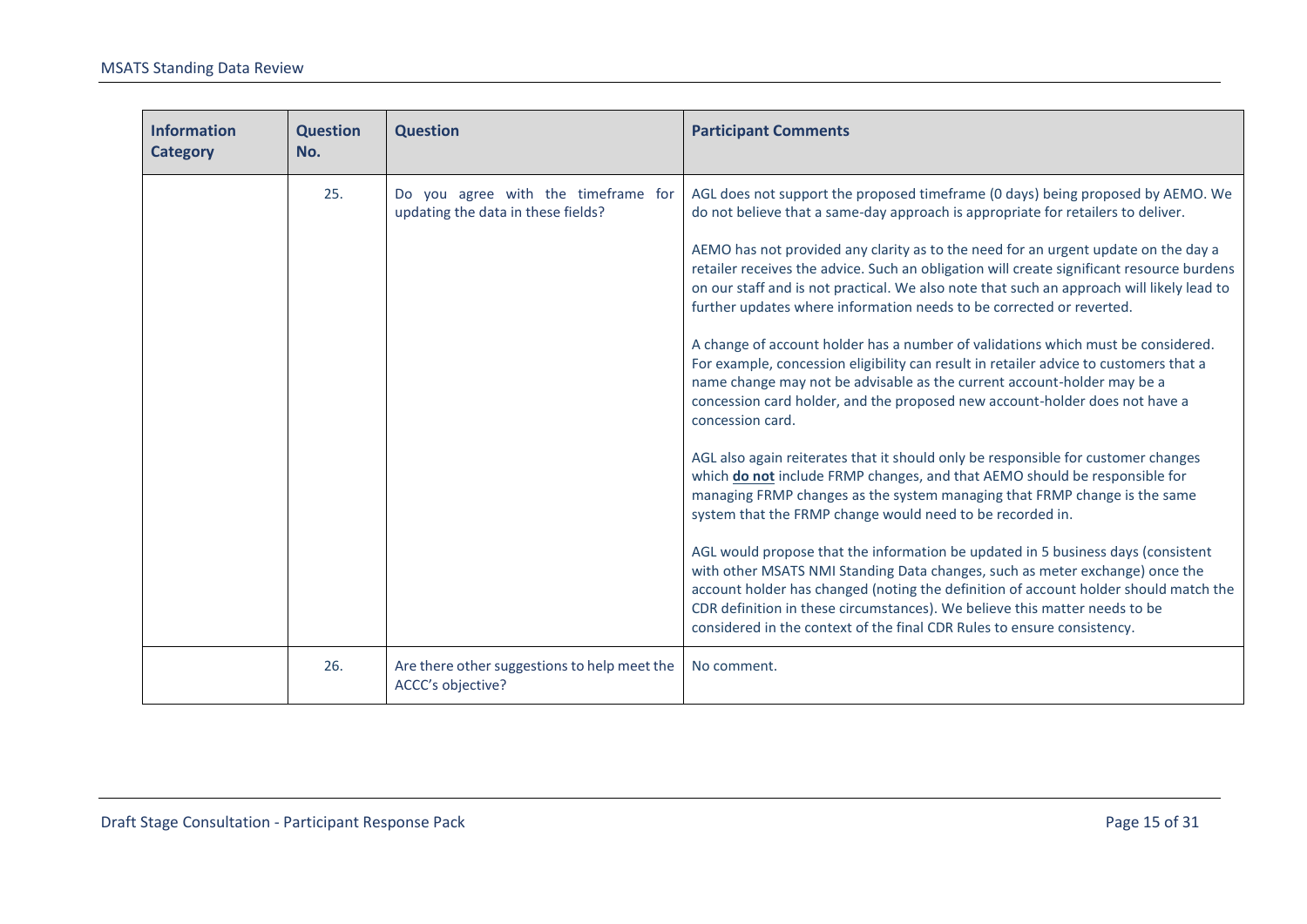| <b>Information</b><br><b>Category</b> | <b>Question</b><br>No. | <b>Question</b>                                                                                                                  | <b>Participant Comments</b>                                                                                                                                                                                                                                                                                      |
|---------------------------------------|------------------------|----------------------------------------------------------------------------------------------------------------------------------|------------------------------------------------------------------------------------------------------------------------------------------------------------------------------------------------------------------------------------------------------------------------------------------------------------------|
|                                       | 27.                    | this change commenced on 1<br>Given<br>December 2017, to what extent are you<br>seeing issues with the population of the<br>NTC? | Broadly, AGL has put in place various processes to manage the application of the<br>appropriate NTC. Nevertheless, AGL is aware of errors which occur as a result of the<br>multiple parties involved in NTC nomination and understanding of which NTC is<br>appropriate, given various network updates to NTCs. |
|                                       |                        |                                                                                                                                  | AGL is supportive of the proposal and has no objection to the Networks being<br>responsible for the application of the NTC, understanding that AGL can always<br>negotiate with the Network if AGL believes a more appropriate NTC should be used,<br>as is done now.                                            |
|                                       |                        |                                                                                                                                  | AGL would expect the new process to continue much like it does now, with the<br>Retailer nominating an NTC on the meter forms but the Network nominating the NTC<br>rather than the MC.                                                                                                                          |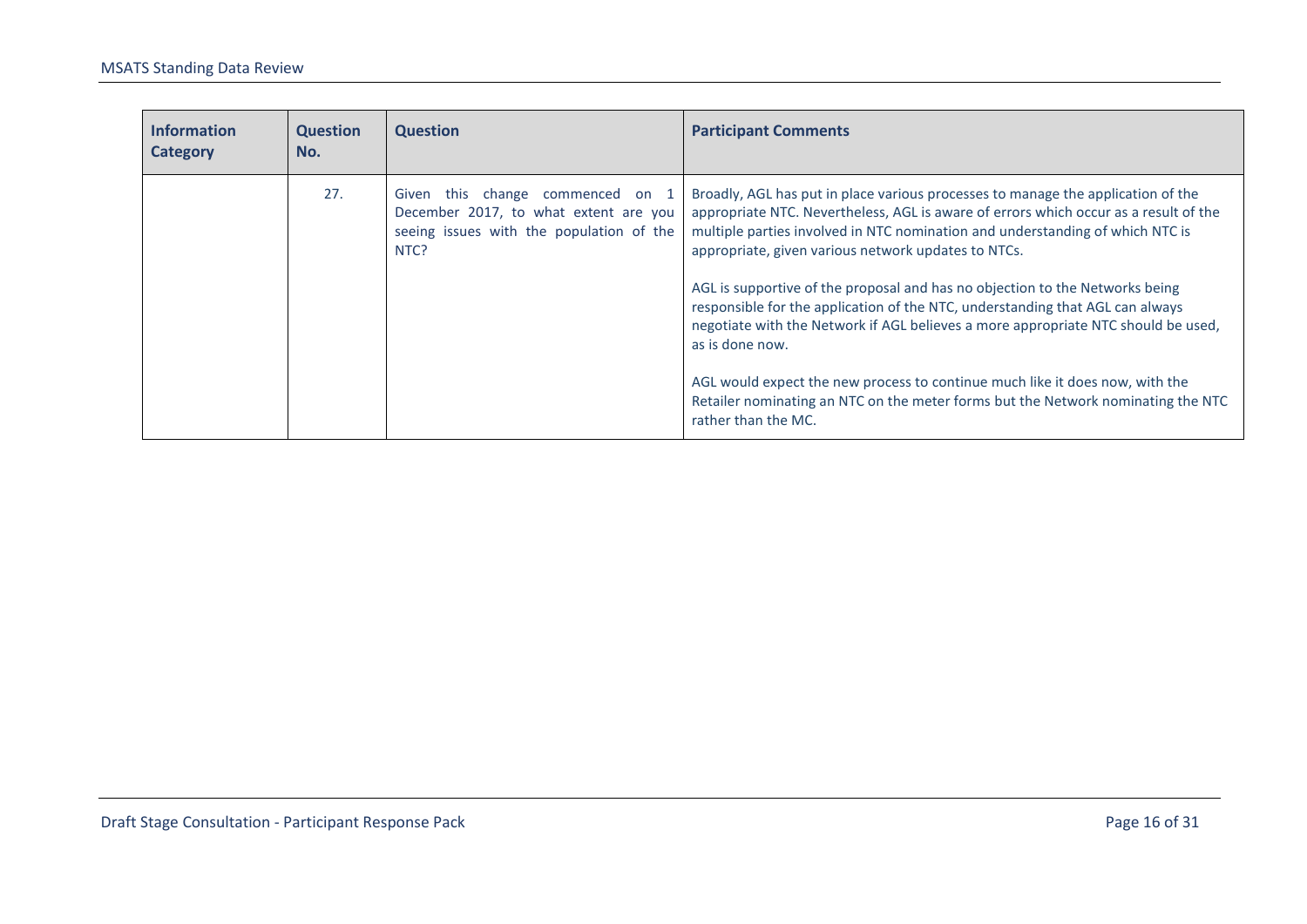| <b>Information</b><br><b>Category</b> | <b>Question</b><br>No. | <b>Question</b>                                                                                                                                                                                                                                                                                                                                                                                                                                                                                                                                                                                                                                                                                                                                                                                                                                                                    | <b>Participant Comments</b>                                                                                                                                                                                                                                                                                                                                                                                                                                                                                                                                                                                                                                      |
|---------------------------------------|------------------------|------------------------------------------------------------------------------------------------------------------------------------------------------------------------------------------------------------------------------------------------------------------------------------------------------------------------------------------------------------------------------------------------------------------------------------------------------------------------------------------------------------------------------------------------------------------------------------------------------------------------------------------------------------------------------------------------------------------------------------------------------------------------------------------------------------------------------------------------------------------------------------|------------------------------------------------------------------------------------------------------------------------------------------------------------------------------------------------------------------------------------------------------------------------------------------------------------------------------------------------------------------------------------------------------------------------------------------------------------------------------------------------------------------------------------------------------------------------------------------------------------------------------------------------------------------|
|                                       | 28.                    | If AEMO was to review the obligations on<br>NTC, out of the options proposed, which do<br>you see being the most effective to address<br>the current issues experienced. Please<br>provide reasons as to why you think the<br>options you've chosen would address the<br>issue.<br>a) Compliance options for MPB<br>performance for incorrectly<br>populating NTC<br>b) Retailer obligations to inform the MC<br>and MPB of the appropriate NTC<br>c) Network obligations to correct an<br>incorrectly populated NTC within<br>three business days; and or<br>d) If networks are provided the<br>obligation to populate NTC then they<br>will have only three business days to<br>correctly populate this after the<br>metering installation details are<br>provided by the MPB, this will ensure<br>there are not additional delays to the<br>commissioning of the meter in MSATS | AGL considers Option D to be the most efficient outcome, with Option C as a fallback<br>option for Option D.<br>Options C and D both have a 3-day SLA, which is good. However, Option C is more<br>exception based, which is less than ideal.<br>Tariff selection can be complex in some situations and implementing a compliance<br>process can be quite onerous. AGL suggest that it is far better for the industry to put<br>its energy into resolving the issue than record that there is an error. AGL does not<br>support either Option A or B.<br>Networks and Retailers have existing processes to address issues which may arise<br>between themselves. |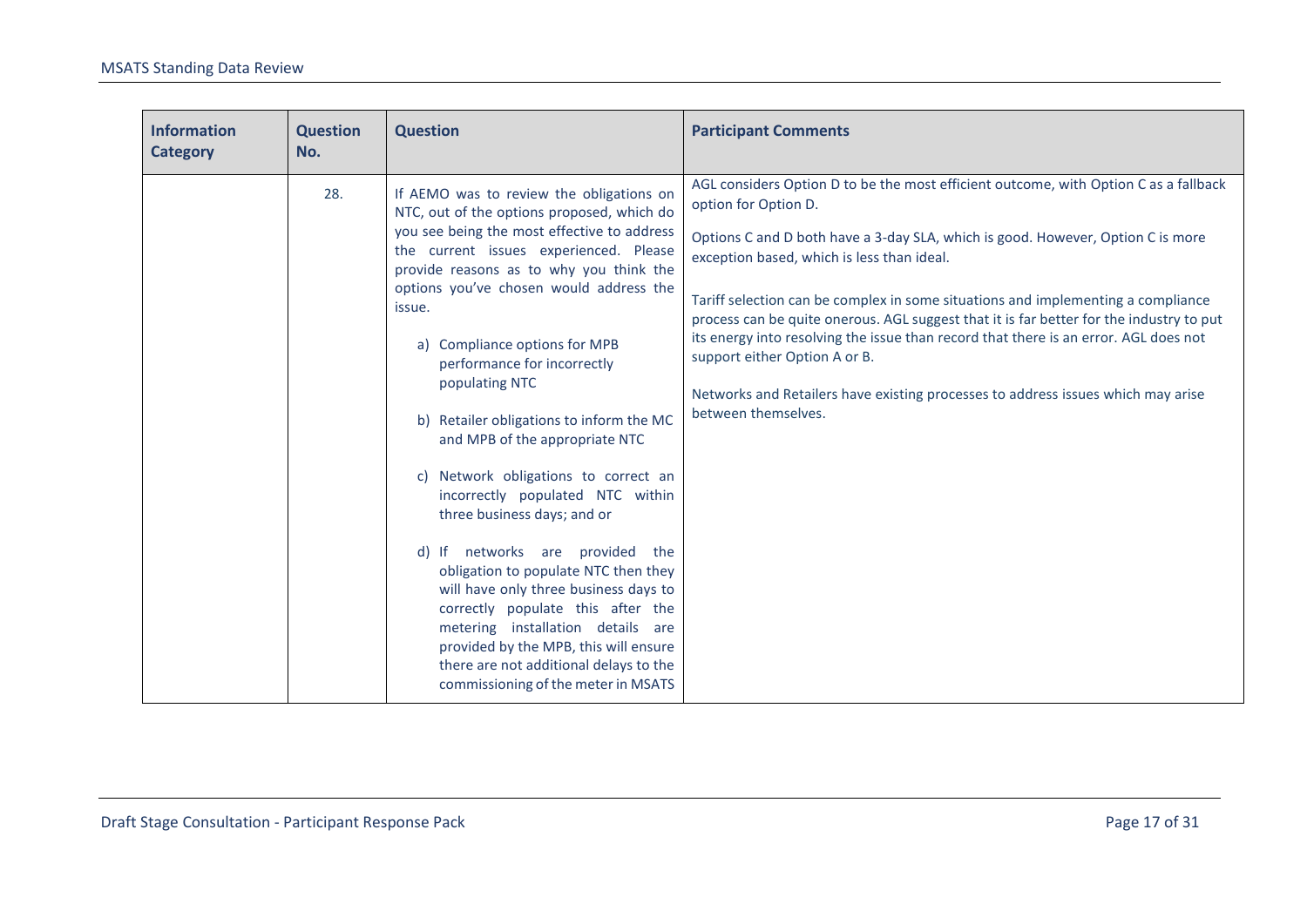| <b>Information</b><br><b>Category</b>    | <b>Question</b><br>No. | <b>Question</b>                                                          | <b>Participant Comments</b>                                                                                                                                                                                                                                                                                                                                                                                                                                                                                                                                                                                      |  |
|------------------------------------------|------------------------|--------------------------------------------------------------------------|------------------------------------------------------------------------------------------------------------------------------------------------------------------------------------------------------------------------------------------------------------------------------------------------------------------------------------------------------------------------------------------------------------------------------------------------------------------------------------------------------------------------------------------------------------------------------------------------------------------|--|
|                                          | 29.                    | Do you have any comments on the options<br>provided by Endeavour Energy? | We agree with the comments provided by Endeavour that the NTC field should be the<br>responsibility of the LNSP and we support their proposed option. However, Option 1<br>seems to be a practical approach and is aligned with Option D in the previous<br>question.                                                                                                                                                                                                                                                                                                                                            |  |
| <b>Meter Exemption</b><br><b>Process</b> |                        | <b>Meter Exemption Process</b>                                           | Expanding on AGLs response within the first round of submissions, AGL believes that a<br>short enumerated categorisation of meter faults could be developed between AEMO<br>and the MCs and would make the process of managing exemptions more efficient for<br>participants. These categorisations might look something like:                                                                                                                                                                                                                                                                                   |  |
|                                          |                        |                                                                          | <b>Meter Failure</b><br>$\bullet$<br><b>Family Failure</b><br>$\bullet$<br><b>CT Fault</b><br>$\bullet$<br>HV VT/CT Fault<br>$\bullet$<br>Damaged Display<br>$\bullet$<br>Comms Failure<br>$\bullet$<br>No Communications Available<br>$\bullet$<br>Asbestos<br>$\bullet$<br><b>Customer Defect</b><br>$\bullet$<br><b>Customer Reschedule</b><br>$\bullet$<br>Other (not categorised)<br>$\bullet$<br><b>Etc</b><br>AGL suggests that a combination of meter type and categorisation will allow<br>participants to build the processes into workflows and to focus on those faults which<br>have a high impact. |  |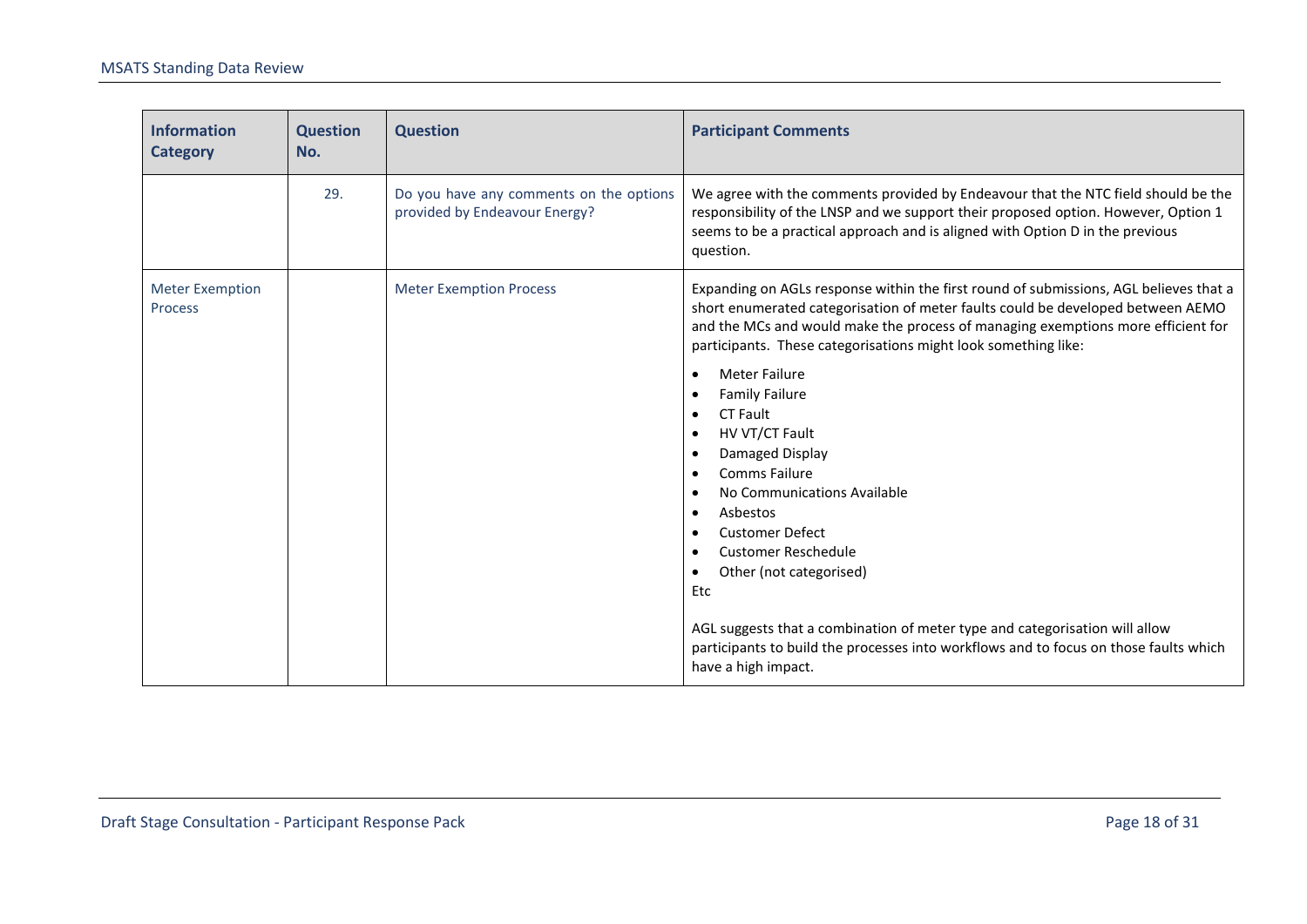|  | Asbestos                                                   |
|--|------------------------------------------------------------|
|  | > Unable to Isolate                                        |
|  | > Equipment not found                                      |
|  | > Customer defect - level 2 Defect                         |
|  | > Retailer Cancellation - Not Same day                     |
|  | > Unsupported B2B Service Order                            |
|  | > Unable to clarify existing meter number/s                |
|  | > Unable to perform customer consultation or arrange appt. |
|  | > Customer requested reschedule                            |
|  | > No room on switchboard                                   |
|  | > Customer contact details incorrect                       |
|  | > Field technician missed scheduled work order             |
|  | > Unable to locate Site (NMI)                              |
|  | > Incorrect Retailer determined on site                    |
|  | > Customer defect - Level 1 Defect                         |
|  | > Incorrect Retailer (detected via Scheduling)             |
|  | > Field Tech not qualified and Re-attemptable.             |
|  |                                                            |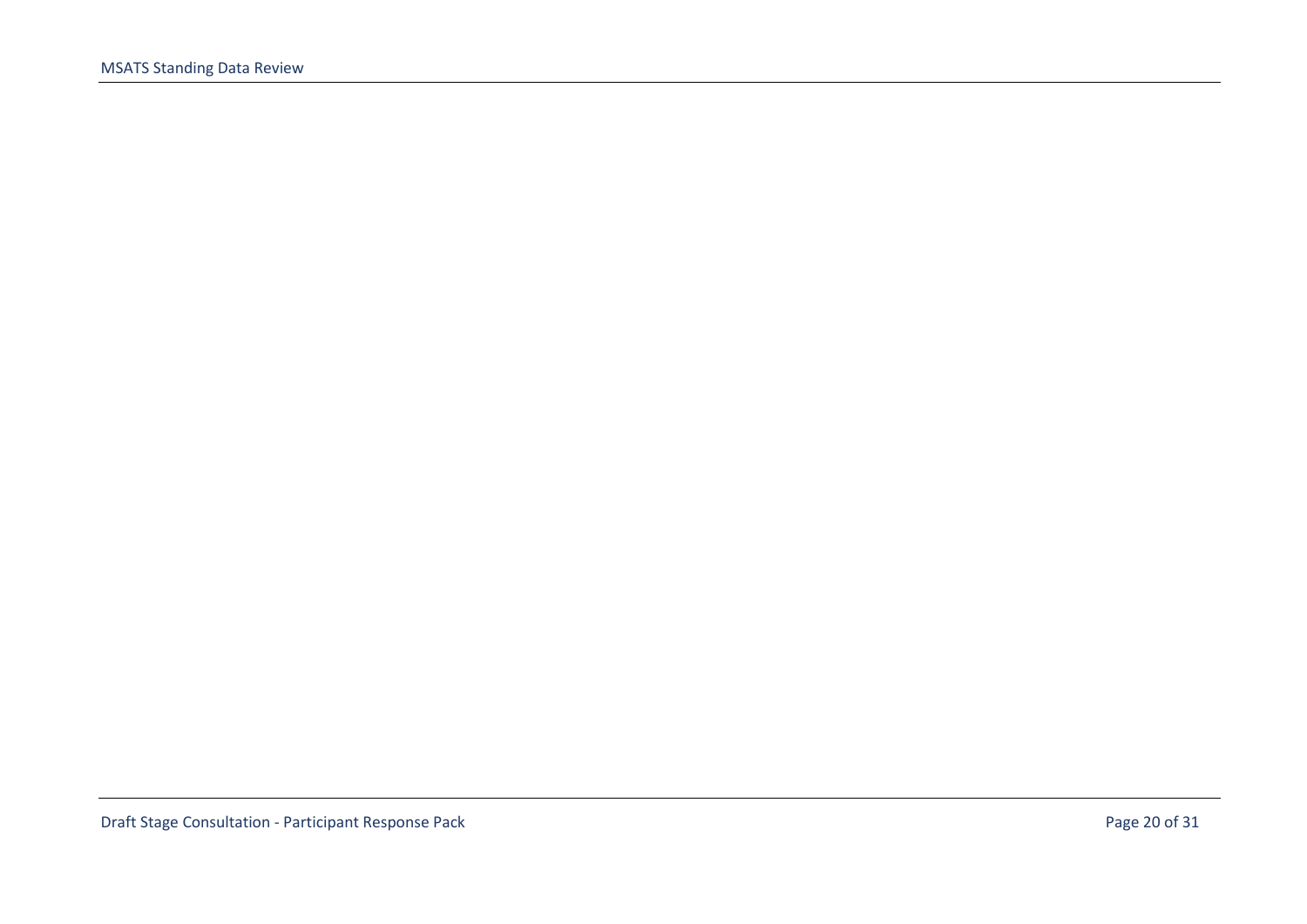# **3. Proposed Changes in MSATS Procedures - WIGS**

| <b>Section No/Field Name</b> | <b>Participant Comments</b>                         |
|------------------------------|-----------------------------------------------------|
|                              | N/A - Procedures will be reviewed in the next round |
|                              |                                                     |
|                              |                                                     |
|                              |                                                     |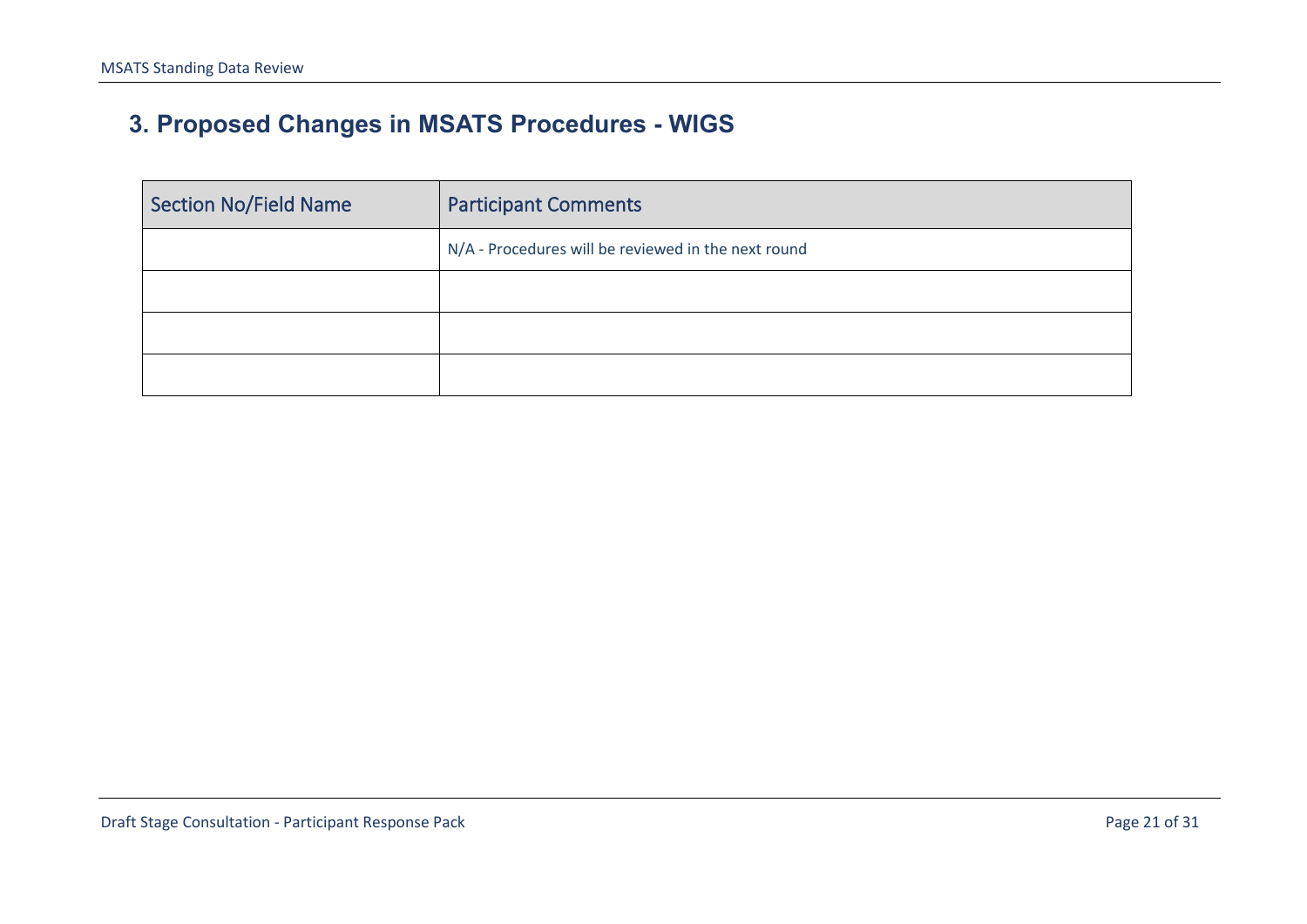# **4. Proposed Changes in MSATS Procedures - CATS**

| <b>Section No/Field Name</b> | <b>Participant Comments</b>                         |
|------------------------------|-----------------------------------------------------|
|                              | N/A - Procedures will be reviewed in the next round |
|                              |                                                     |
|                              |                                                     |
|                              |                                                     |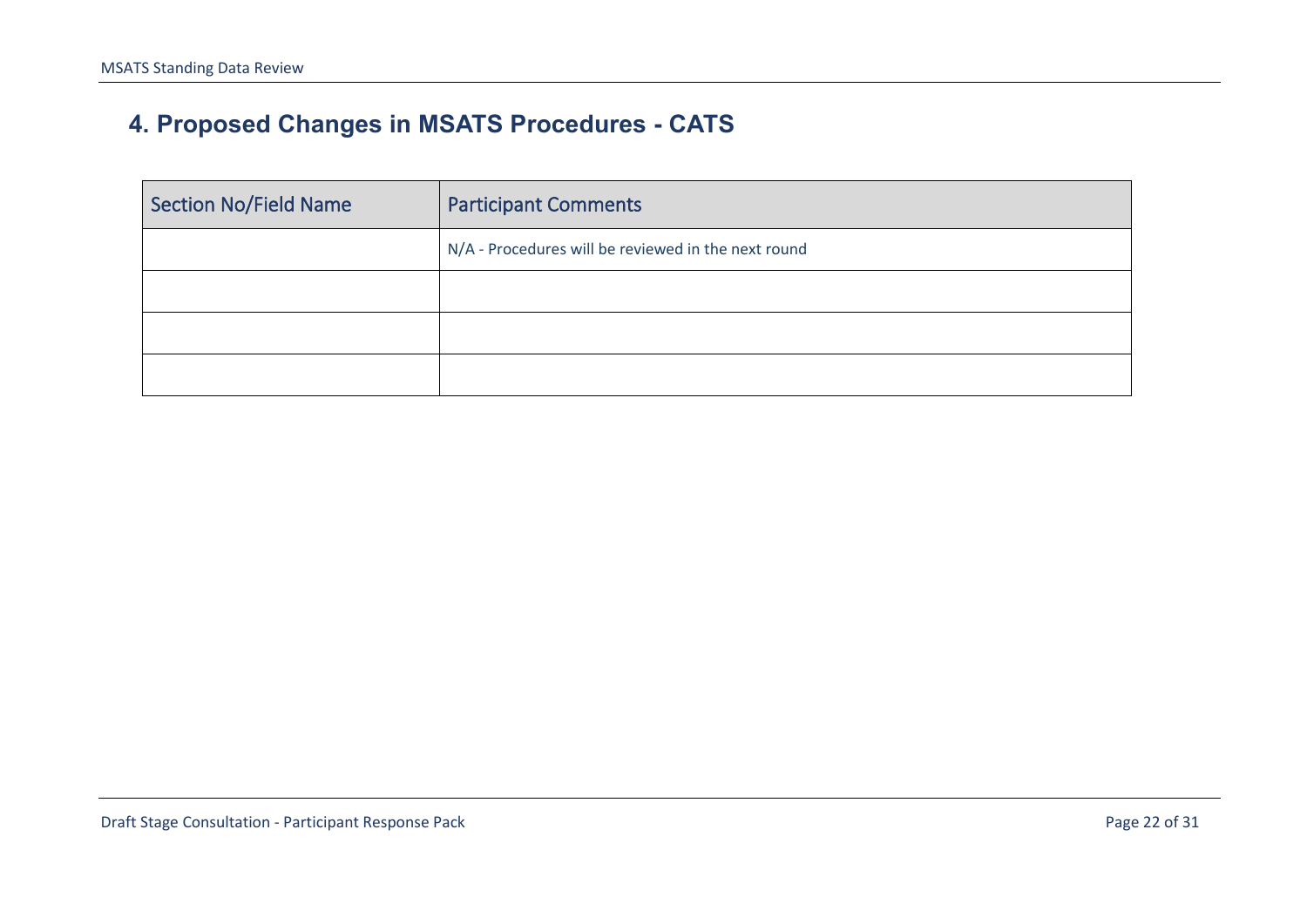# **5. Proposed Changes in Standing Data for MSATS Guideline**

| <b>Section No/Field Name</b> | <b>Participant Comments</b>                         |
|------------------------------|-----------------------------------------------------|
|                              | N/A - Procedures will be reviewed in the next round |
|                              |                                                     |
|                              |                                                     |
|                              |                                                     |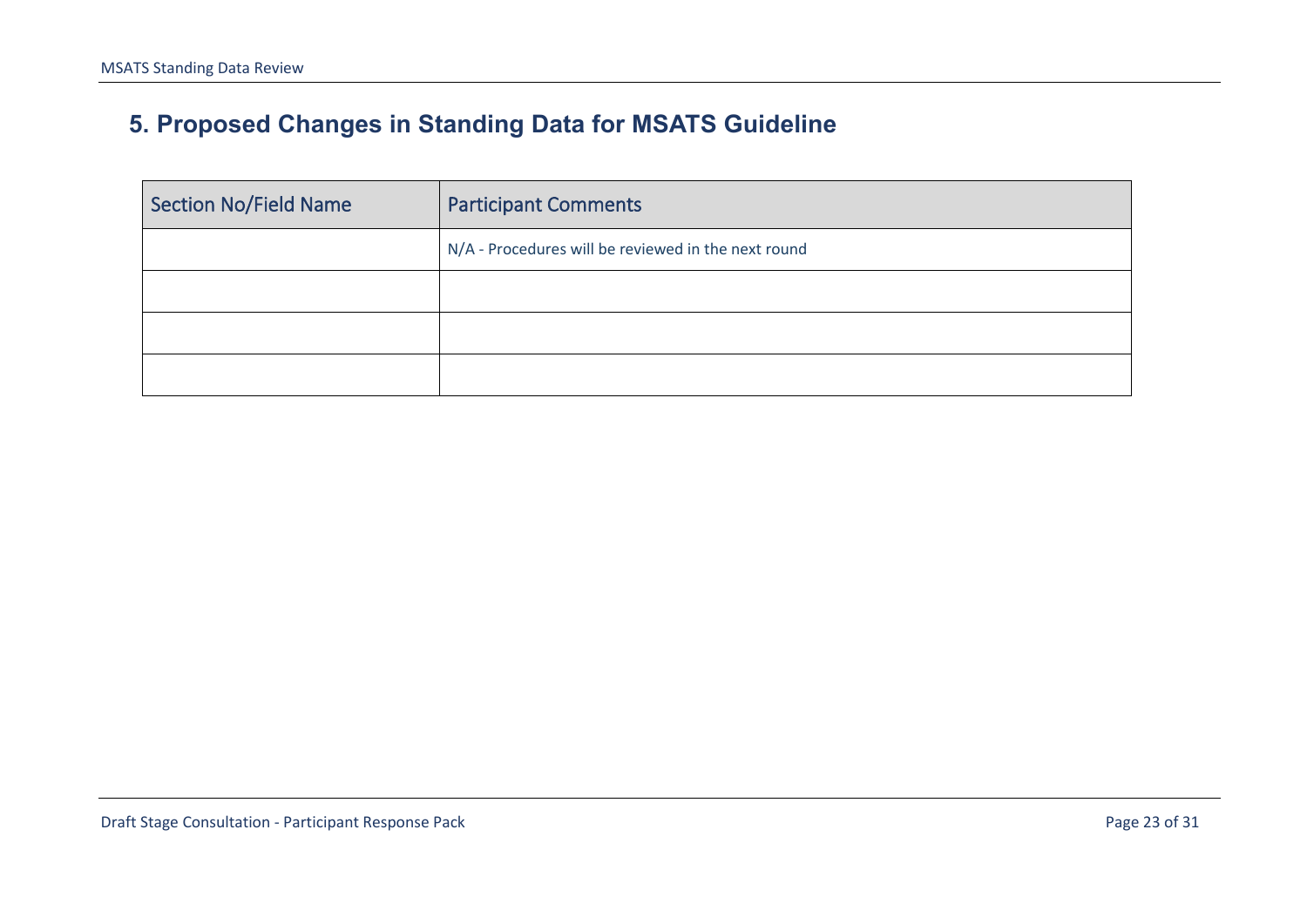# **6. Other Issues Related to Consultation Subject Matter**

<span id="page-23-0"></span>

| Heading | <b>Participant Comments</b> |  |
|---------|-----------------------------|--|
|         | See below                   |  |
|         |                             |  |
|         |                             |  |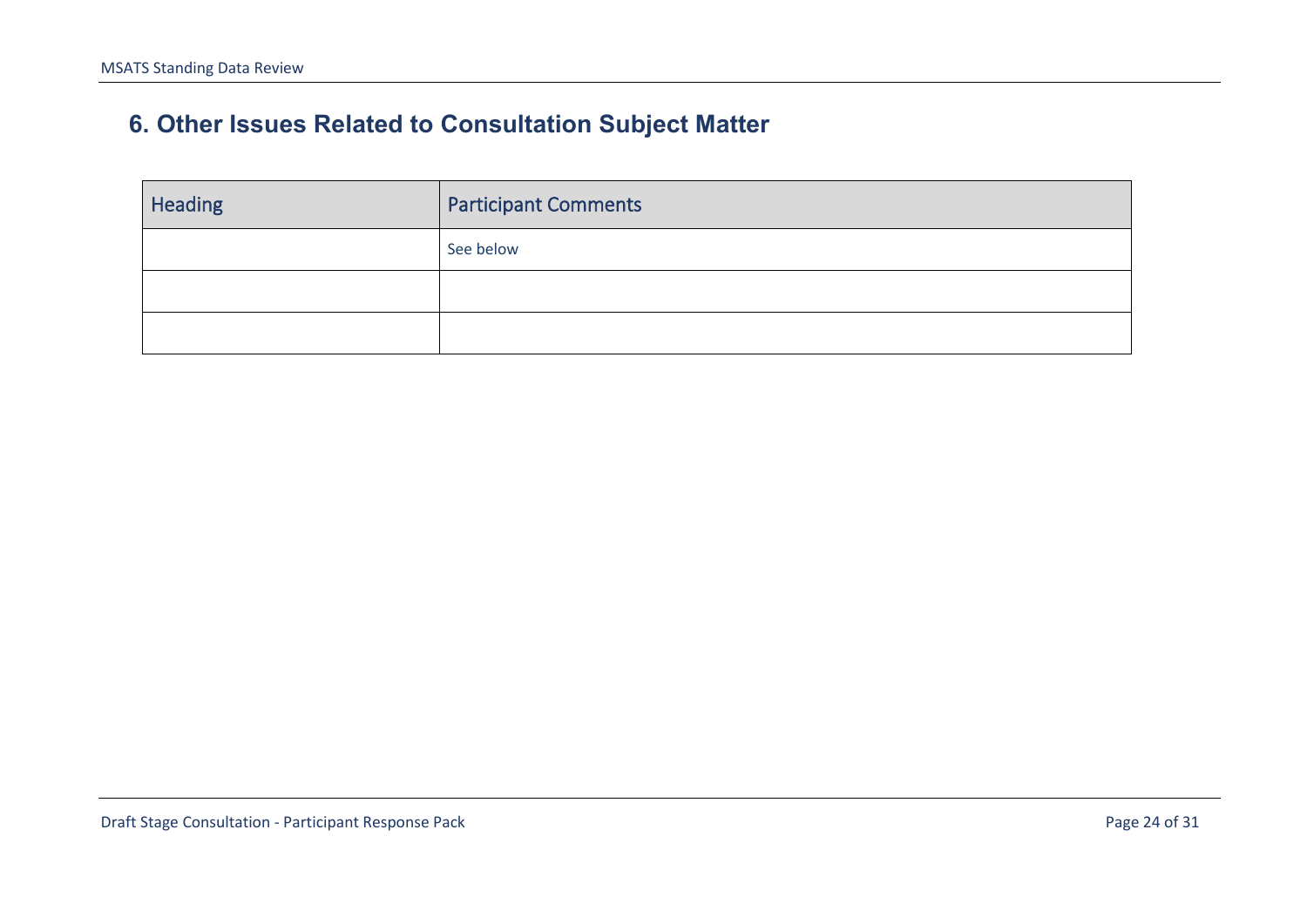# **7. Comments on Specific Data Items**

| <b>Change Type</b> | <b>Information Category</b>                         | <b>Field Name</b>                    | <b>AEMO's Conclusion</b>                                                                                                                                                                  | <b>Draft Comment</b>                 |
|--------------------|-----------------------------------------------------|--------------------------------------|-------------------------------------------------------------------------------------------------------------------------------------------------------------------------------------------|--------------------------------------|
| To Amend           | <b>General Metering</b><br>Installation Information | Last Test Date                       | Field definition to be<br>clarified to refer to<br>testing only and the field<br>be made 'Required'.<br>Data quality to be<br>maintained by validating<br>it according to date<br>format. | per AGL initial Submission - Support |
| To Amend           | <b>General Metering</b><br>Installation Information | <b>Meter Test Result</b><br>Accuracy | Field to be made<br>'Required' and renamed<br>from. 'Meter Test Result<br>Accuracy' to 'Meter Test<br>Result'. The field will be<br>enumerated to indicate<br>Pass or Fail.               | per AGL initial Submission - Support |
| To Amend           | <b>General Metering</b><br>Installation Information | <b>Meter Manufacturer</b>            | Field to be made<br>'Mandatory' with an<br>itemised list of regular<br>compulsory updates.                                                                                                | per AGL initial Submission - Support |
| To Amend           | <b>General Metering</b><br>Installation Information | Meter Model                          | Field to be made<br>'Mandatory' with an<br>itemised list of regular<br>compulsory updates.                                                                                                | per AGL initial Submission - Support |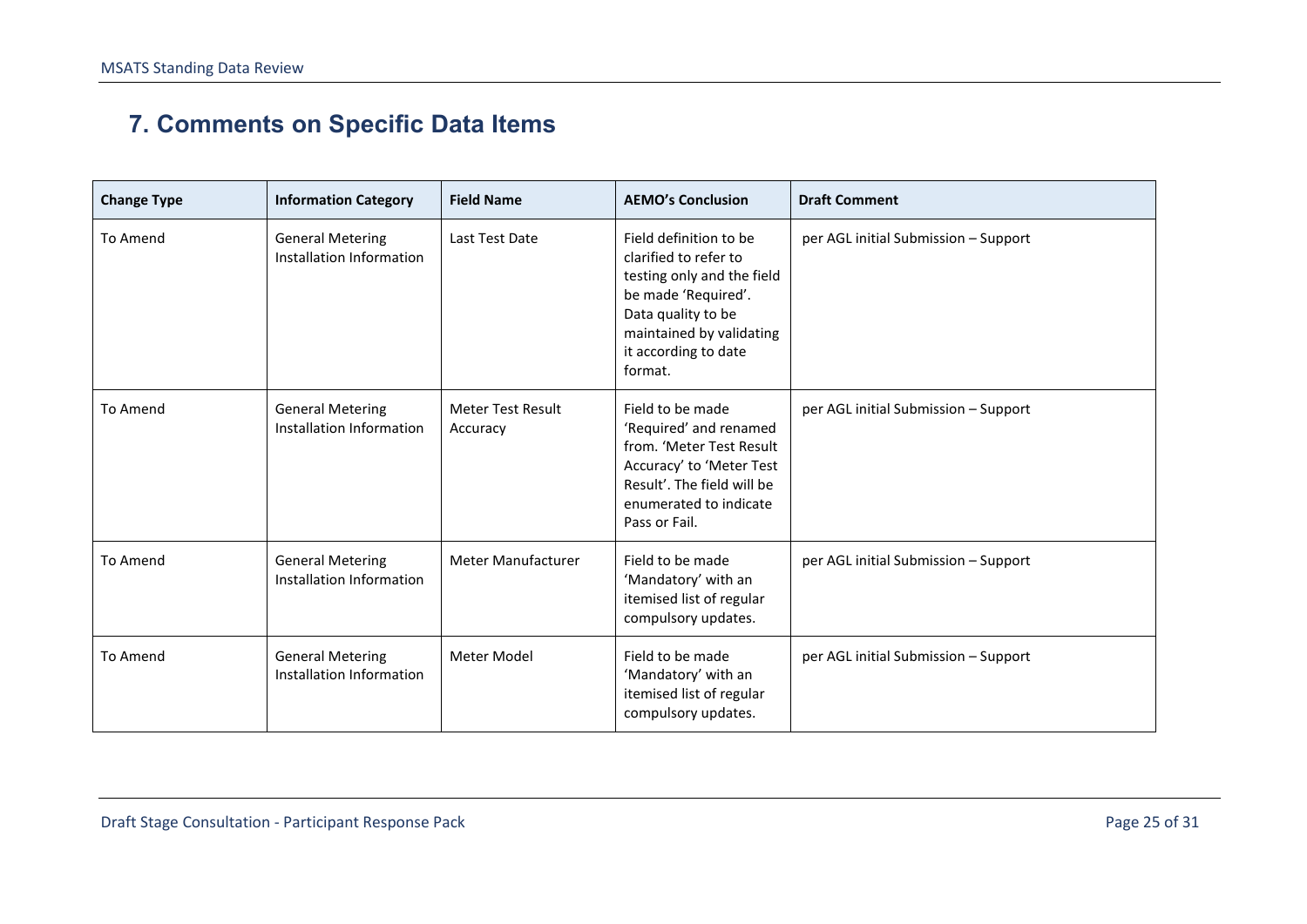| <b>Change Type</b> | <b>Information Category</b>                         | <b>Field Name</b>    | <b>AEMO's Conclusion</b>                                                                                                         | <b>Draft Comment</b>                                                                                                                                                                                                                                                                                                                                                                                                                                                                                                                                                                                                                          |
|--------------------|-----------------------------------------------------|----------------------|----------------------------------------------------------------------------------------------------------------------------------|-----------------------------------------------------------------------------------------------------------------------------------------------------------------------------------------------------------------------------------------------------------------------------------------------------------------------------------------------------------------------------------------------------------------------------------------------------------------------------------------------------------------------------------------------------------------------------------------------------------------------------------------------|
| To Amend           | <b>General Metering</b><br>Installation Information | Meter Read Type Code | Field made 'Mandatory'<br>and fourth character to<br>identify whether meter<br>capable of reading at<br>five-minute granularity. | Per AGL initial Submission - Support.<br>However, the AEMO proposal does not cater for 1 min<br>meter intervals - which has been suggested would be<br>needed for the implementation of some DER<br>proposals.<br>AGL suggests that the enumerations cater for 1,5,10,15<br>and 30 min data capture rates - ie A=1, B=5, C=10,<br>$D=15, E=30$<br>Noting that 15 min meters will not be removed for 5<br>ms and 1 min is a valid selection under 5ms.<br>AGL is unclear if there are any 10 min meters, but they<br>would be a valid meter where the information was<br>aggregated and provided at 30 min or divided and<br>provided at 5 ms. |
| To Amend           | <b>General Metering</b><br>Installation Information | <b>Meter Suffix</b>  | No change, AEMO notes<br>that this field has always<br>been 'Mandatory' and<br>no change is required<br>here.                    | Per AGL initial submission - Support                                                                                                                                                                                                                                                                                                                                                                                                                                                                                                                                                                                                          |
| To Amend           | <b>General Metering</b><br>Installation Information | Meter Use            | Field to be made<br>'Required' with an<br>enumerated list of<br>values                                                           | Per AGL initial submission - Support                                                                                                                                                                                                                                                                                                                                                                                                                                                                                                                                                                                                          |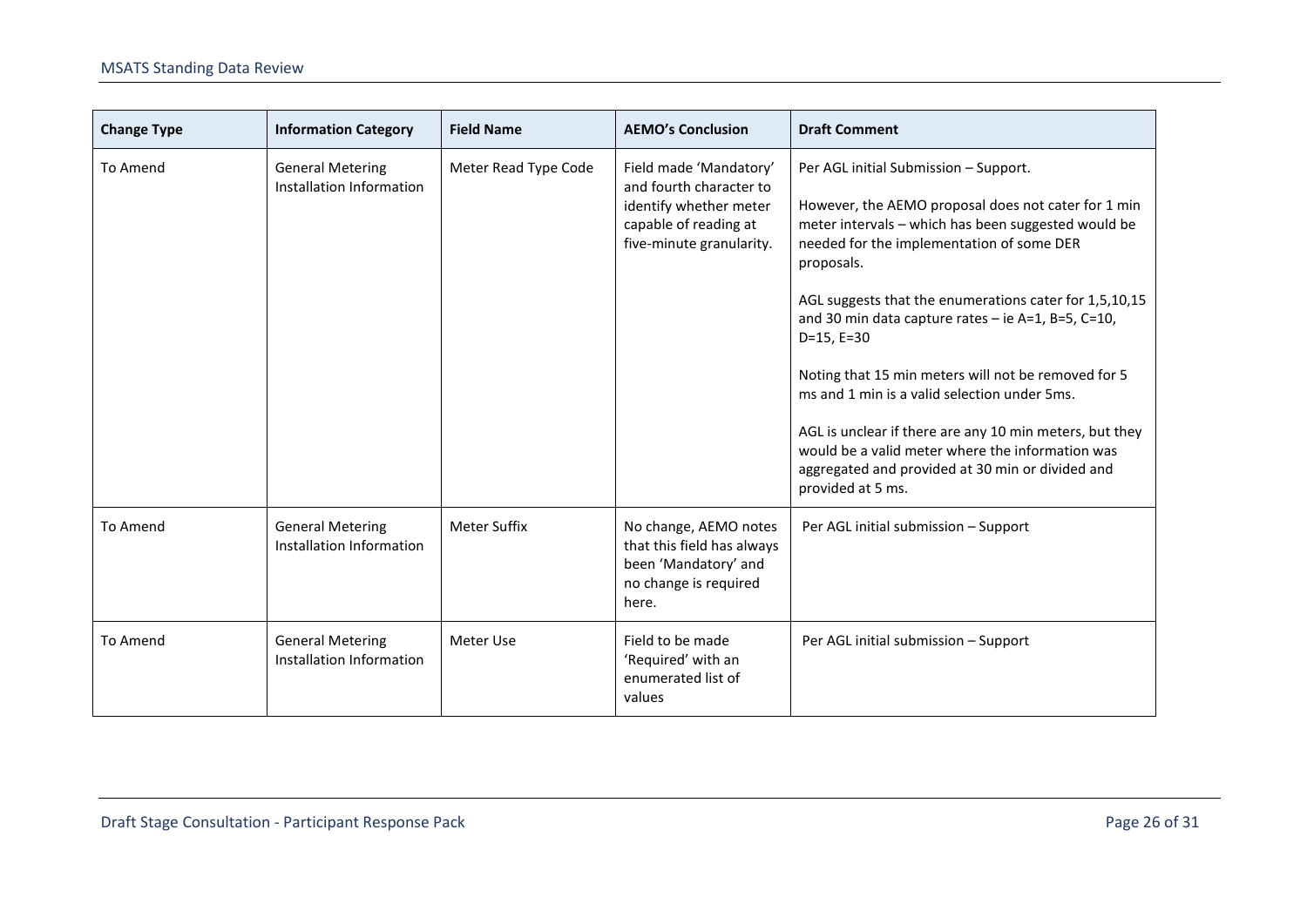| <b>Change Type</b> | <b>Information Category</b>                         | <b>Field Name</b>                   | <b>AEMO's Conclusion</b> | <b>Draft Comment</b>                 |
|--------------------|-----------------------------------------------------|-------------------------------------|--------------------------|--------------------------------------|
| To Remove          | <b>General Metering</b><br>Installation Information | Asset Management Plan               | Field to be removed      | Per AGL initial submission - Support |
| To Remove          | <b>General Metering</b><br>Installation Information | <b>Calibration Tables</b>           | Field to be removed      | Per AGL initial submission - Support |
| To Remove          | <b>General Metering</b><br>Installation Information | <b>Meter Constant</b>               | Field to be removed      | Per AGL initial submission - Support |
| To Remove          | <b>General Metering</b><br>Installation Information | <b>Meter Point</b>                  | Field to be removed      | Per AGL initial submission - Support |
| To Remove          | <b>General Metering</b><br>Installation Information | Meter Program                       | Field to be removed      | Per AGL initial submission - Support |
| To Remove          | <b>General Metering</b><br>Installation Information | <b>Meter Route</b>                  | Field to be removed      | Per AGL initial submission - Support |
| To Remove          | <b>General Metering</b><br>Installation Information | Meter Test & Calibration<br>Program | Field to be removed      | Per AGL initial submission - Support |
| To Remove          | <b>General Metering</b><br>Installation Information | <b>Meter Test Result Notes</b>      | Field to be removed      | Per AGL initial submission - Support |
| To Remove          | <b>General Metering</b><br>Installation Information | <b>Next Test Date</b>               | Field to be removed      | Per AGL initial submission - Support |
| To Remove          | <b>General Metering</b><br>Installation Information | <b>Test Performed By</b>            | Field to be removed      | Per AGL initial submission - Support |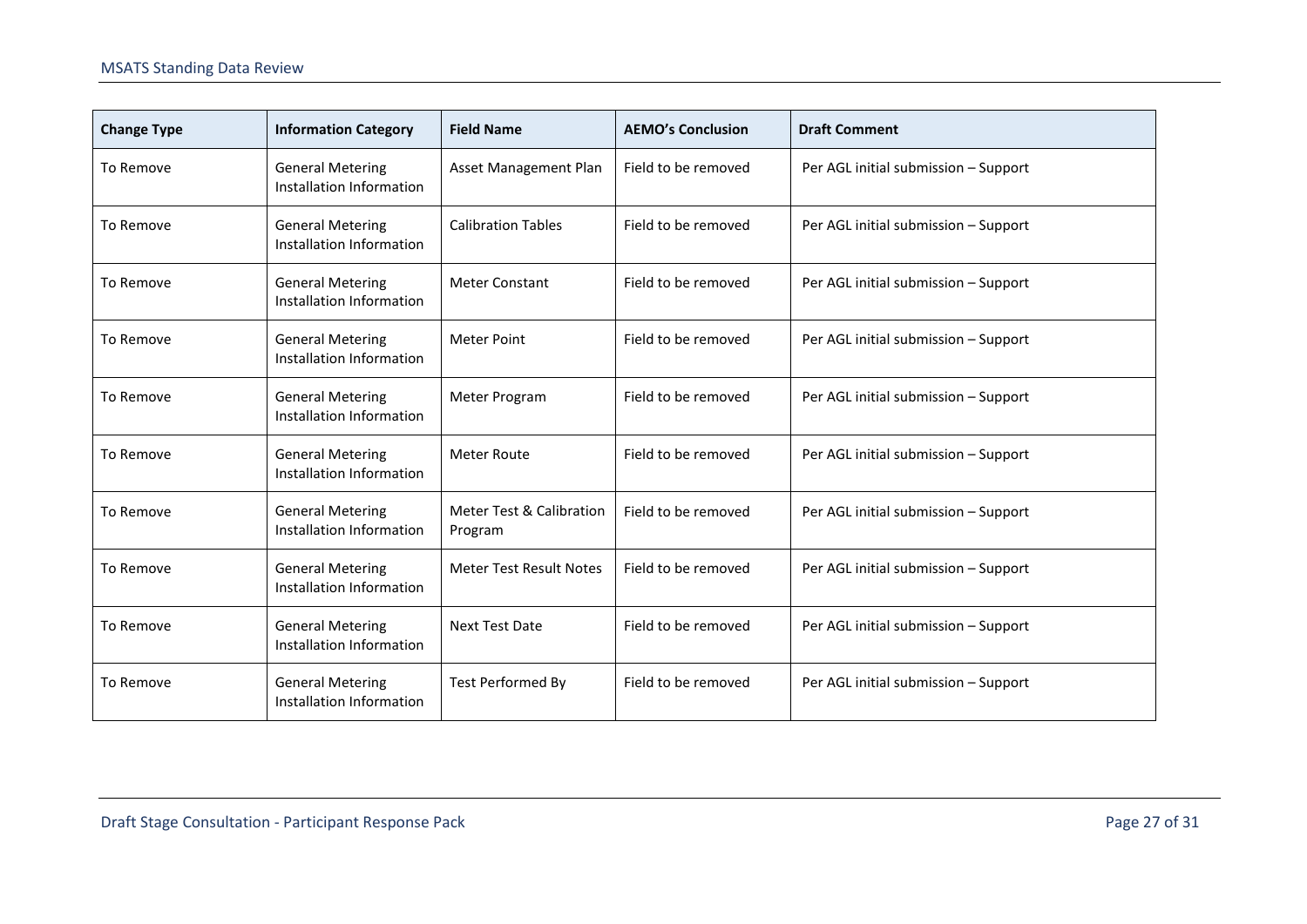| <b>Change Type</b> | <b>Information Category</b>                         | <b>Field Name</b>            | <b>AEMO's Conclusion</b> | <b>Draft Comment</b>                                                                                                                                                                                                                                                                              |
|--------------------|-----------------------------------------------------|------------------------------|--------------------------|---------------------------------------------------------------------------------------------------------------------------------------------------------------------------------------------------------------------------------------------------------------------------------------------------|
| Proposed Field     | <b>General Metering</b><br>Installation Information | <b>Disconnection Method</b>  | Field not to be added    | AGL does not support this. As per our original<br>submission, it is possible for a NMI to be Disconnected<br>in multiple ways (Tails, Fuse, Pillar/Pit and Pole),<br>whereas it is not possible to disconnect the registers in<br>multiple ways.                                                  |
| Proposed Field     | <b>General Metering</b><br>Installation Information | <b>Meter Commission Date</b> | Field not to be added    | AGL supported use of this field, but it is additional<br>information.                                                                                                                                                                                                                             |
| Proposed Field     | <b>General Metering</b><br>Installation Information | Meter Locks                  | Field not to be added    | AGL notes the Draft Decision, but understands that the<br>number of jobs affected by locks may be of a greater<br>order than those affected by shared fuses. The<br>rejection of this proposed information arose form<br>Networks who would have been the providers, not he<br>predominant users. |
| Proposed Field     | <b>General Metering</b><br>Installation Information | Minimum interval length      | Field not to be added    | Per AGL initial submission - Support                                                                                                                                                                                                                                                              |
| Proposed Field     | <b>General Metering</b><br>Installation Information | <b>Meter Family Failure</b>  | Field not to be added    | AGL notes the proposal within the meter exemption<br>comments and suggests that this information can be<br>managed through that process.                                                                                                                                                          |
| Proposed Field     | <b>General Metering</b><br>Installation Information | Meter Test Report            | Field not to be added    | Per AGL initial submission - Support                                                                                                                                                                                                                                                              |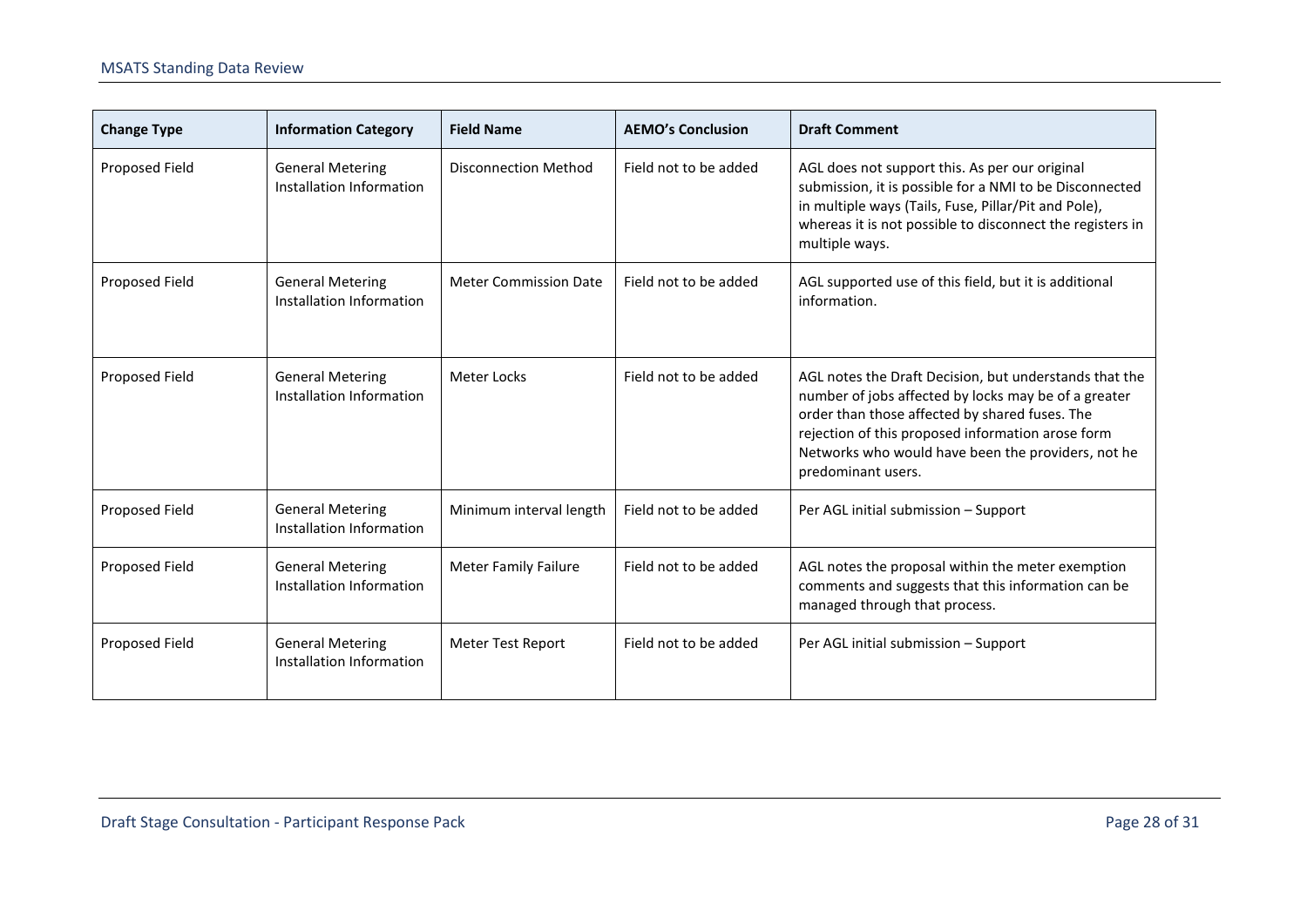| <b>Change Type</b> | <b>Information Category</b>                          | <b>Field Name</b>                     | <b>AEMO's Conclusion</b>                                                                 | <b>Draft Comment</b>                                                                                                                                                                                                                            |
|--------------------|------------------------------------------------------|---------------------------------------|------------------------------------------------------------------------------------------|-------------------------------------------------------------------------------------------------------------------------------------------------------------------------------------------------------------------------------------------------|
| Proposed Field     | <b>General Metering</b><br>Installation Information  | Plug-in Meter Flag                    | Field not to be added                                                                    | Per AGL initial submission - Support                                                                                                                                                                                                            |
| To Amend           | Register Level<br>Information                        | Controlled Load                       | Make field with<br>enumerated list                                                       | Per AGL initial submission - Support<br>Although categorisation of controlled load as CL1, CL2<br>etc is limited. AGL also queries how this information<br>may operate with Demand Response Controlled Load -<br>which may require DC1, DC2 etc |
| To Amend           | Register Level<br>Information                        | Time of Day                           | Make field with<br>enumerated list                                                       | Per AGL initial submission - Support                                                                                                                                                                                                            |
| To Remove          | Register Level<br>Information                        | Demand 1                              | Field to be removed                                                                      | Per AGL initial submission - Support                                                                                                                                                                                                            |
| To Remove          | Register Level<br>Information                        | Demand 2                              | Field to be removed                                                                      | Per AGL initial submission - Support                                                                                                                                                                                                            |
| To Remove          | Metering Installation<br>Location Information        | <b>Additional Site</b><br>Information | Field to be removed and<br>contents moved to the<br>existing field Meter                 | Noted                                                                                                                                                                                                                                           |
| To Amend           | <b>Metering Installation</b><br>Location Information | <b>Meter Location</b>                 | Increase field size to<br>accommodate data from<br><b>Additional Site</b><br>Information | Noted                                                                                                                                                                                                                                           |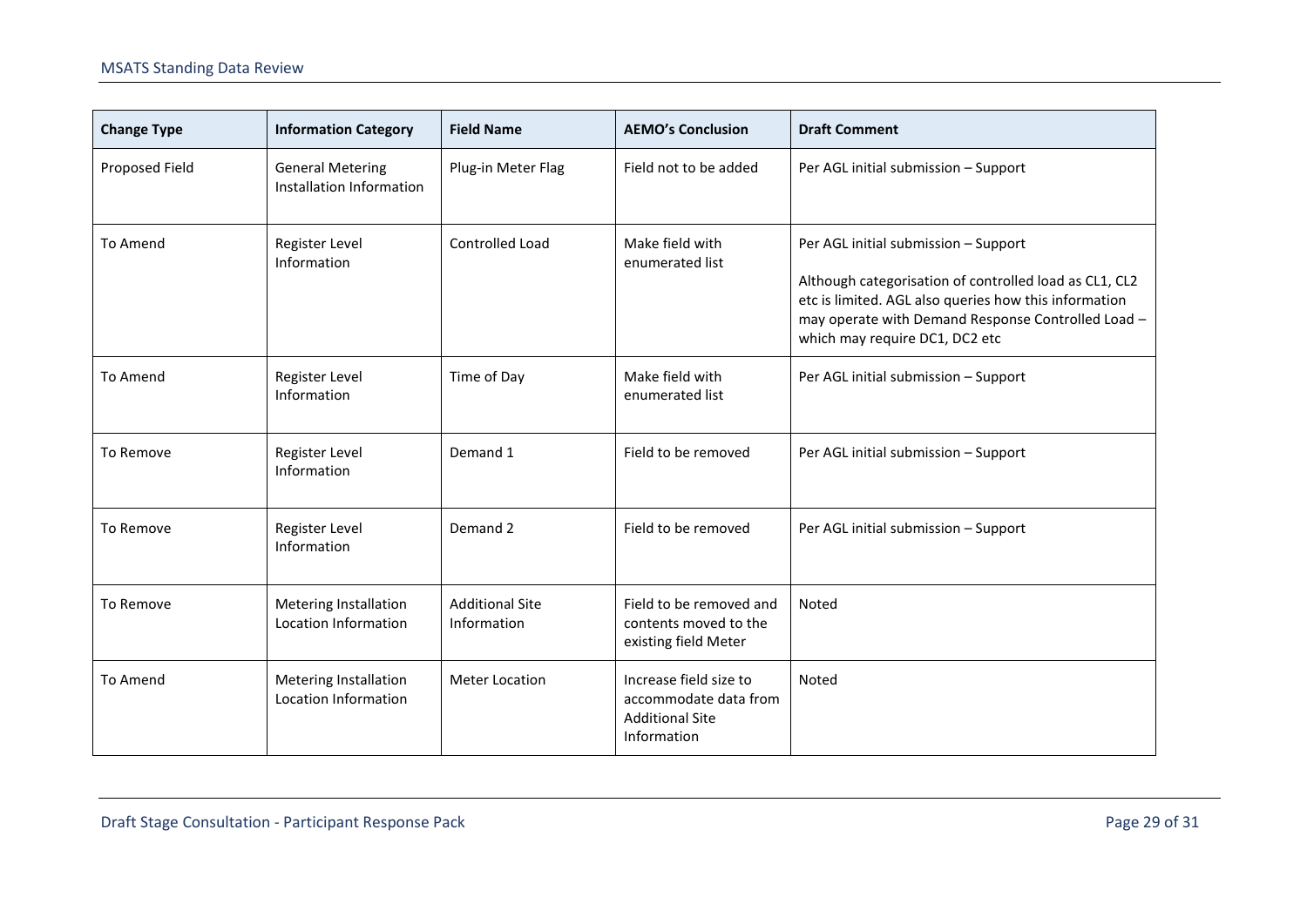| <b>Change Type</b> | <b>Information Category</b>                 | <b>Field Name</b>                       | <b>AEMO's Conclusion</b>                                                         | <b>Draft Comment</b>                 |
|--------------------|---------------------------------------------|-----------------------------------------|----------------------------------------------------------------------------------|--------------------------------------|
| To Amend           | <b>Meter Read Estimation</b><br>Information | <b>Next Scheduled Read</b><br>Date      | Modify field from<br>'Optional' to 'Required'<br>for all manually read<br>meters | Per AGL initial submission - Support |
| To Remove          | <b>Meter Read Estimation</b><br>Information | Data Validations                        | Field to be removed                                                              | Per AGL initial submission - Support |
| To Remove          | <b>Meter Read Estimation</b><br>Information | <b>Estimation Instructions</b>          | Field to be removed                                                              | Per AGL initial submission - Support |
| To Remove          | <b>Meter Read Estimation</b><br>Information | <b>Measurement Type</b>                 | Field to be removed                                                              | Per AGL initial submission - Support |
| To Remove          | <b>Meter Communications</b><br>Information  | Communications<br><b>Equipment Type</b> | Field to be removed                                                              | Per AGL initial submission - Support |
| To Remove          | <b>Meter Communications</b><br>Information  | <b>Communication Protocol</b>           | Field to be removed                                                              | Noted                                |
| To Remove          | <b>Meter Communications</b><br>Information  | Data Conversion                         | Field to be removed                                                              | Per AGL initial submission - Support |
| To Remove          | <b>Meter Communications</b><br>Information  | Password                                | Field to be removed                                                              | Noted                                |
| To Remove          | <b>Meter Communications</b><br>Information  | Remote Phone Number                     | Field to be removed                                                              | Noted                                |
| To Remove          | <b>Meter Communications</b><br>Information  | <b>User Access Rights</b>               | Field to be removed                                                              | Noted                                |